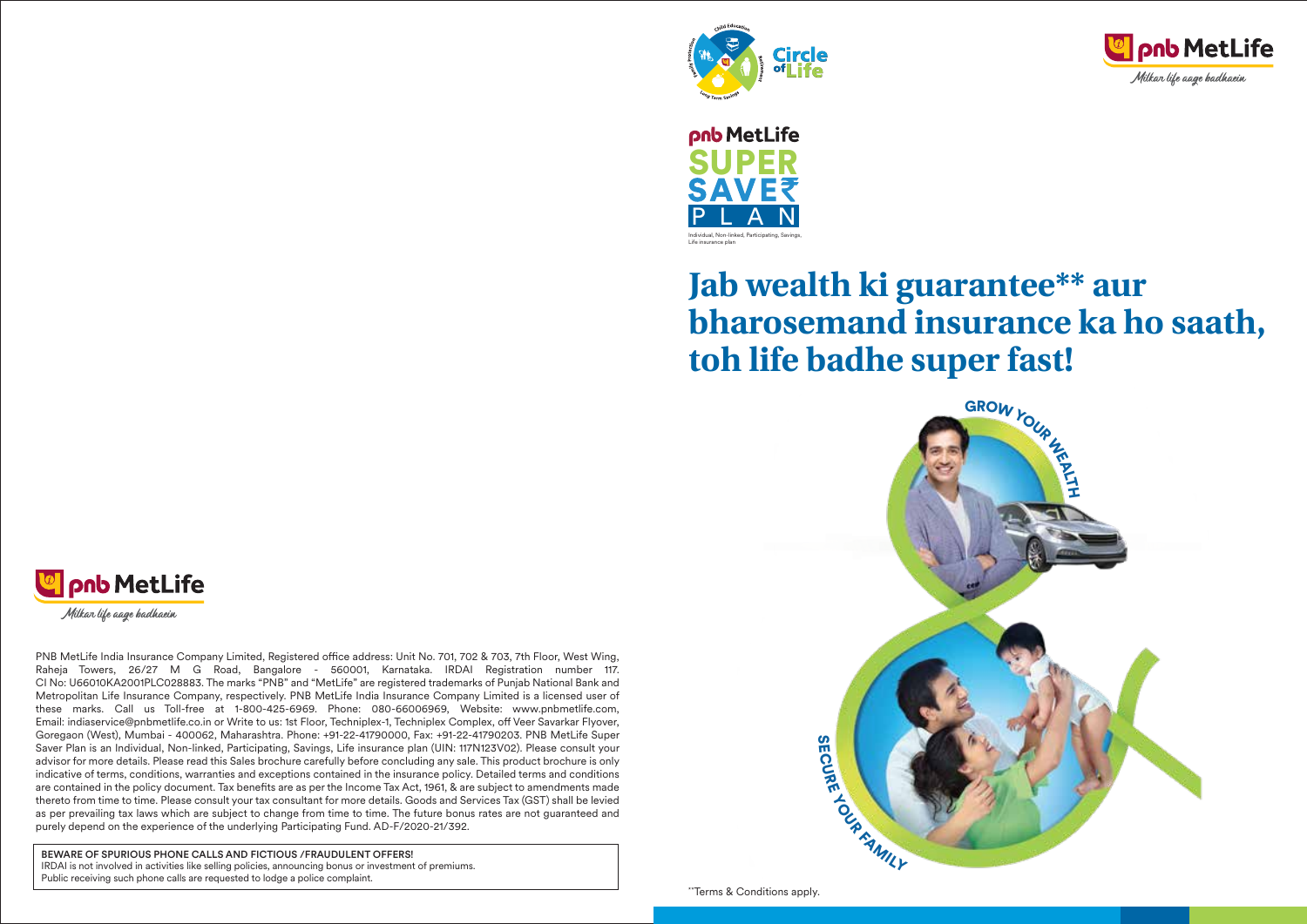# **PNB MetLife Super Saver Plan**

# Individual, Non-linked, Participating, Savings, Life insurance plan

When you begin your career, you tend to set aspirations and goals that you want to achieve for a blissful future. These goals include purchasing a new house, a dream vacation, a safe and secured family, a good life after retirement, so on and so forth. To make sure that these aspirations come to life, it is important to start saving at an early age but more important to start saving in the right place.

With the new 'PNB MetLife Super Saver Plan' the worry of fulfilling your financial goals is taken care of especially in times when life is unpredictable. This plan helps you accumulate your savings and provides a long term financial protection for you and your family. Additionally, it also provides a waiver of premiums to ensure that your goals are not compromised in case of critical illness or an untimely demise.

# **With PNB MetLife Super Saver Plan**

- Gain financial strength to fulfil your aspirations and goals
- Ensure long term savings and financial protection for your family with Savings + Family Care option where Maturity benefit is paid as scheduled even after death of the Life Assured and no future premiums are payable after death
- Safeguard your goals from unexpected illnesses with **Waiver of Premium on critical illness<sup>o</sup>**
- Safeguard your financial needs even after retirement

<sup>o</sup>Waiver of premium is available under Savings + Health Care option.

# **Key benefits**

- Maturity Benefit: Get sum assured on maturity as lump sum plus reversionary bonuses (as per payout option chosen) and terminal bonus, if declared.
- **Flexibility to choose how long you want to pay:** 5, 7, 10, 12 or 15 years
- **Flexibility to choose bonus payout options1 :**
- **Accumulation:** Simple reversionary bonus, if declared, accumulated throughout the policy term and paid on maturity OR
- **Liquidity<sup>2</sup> through Cash bonuses, if declared:** Simple reversionary bonus, if declared, accrued during premium payment term and paid on maturity PLUS Cash bonus, if declared, is paid every year after premium payment term.
- **Protection for your family:**
- Get life cover for the entire policy term
- Safeguard your family's future even in your absence with no future premiums payable after the death (available under 'Savings + Family Care' option<sup>1,3</sup>)
- Protect your nancial goals against illnesses with **Waiver of Premium on 35 critical illnesses** (available under 'Savings + Health Care' option<sup>1,3</sup>)
- Get additional cover through accidental death and serious illness riders, at a nominal cost
- Tax benefits: You may be eligible for tax benefits on premiums paid and benefits received, as per prevailing tax laws

#### 1 Option to be chosen at inception of the policy

- 2Liquidity option will be available only with the following Premium Payment Term (PPT) & Policy Term (PT) options:
	- ^^Growth with Bonus Simple reversionary bonus, cash bonus and terminal bonus are subjected to the announcement by the company.

| <b>Premium Payment Term (Years)</b> | <b>Policy Term (Years)</b> |
|-------------------------------------|----------------------------|
| 5, 7, 10                            | 15                         |
| 10, 12                              | 20                         |

<sup>3</sup> Premium would be varying depending upon the Plan option chosen by the policyholder.

# **How does the plan work?**

**Case 1:** Anish, aged 40 years, wants to accumulate sufficient wealth by the time he retires so that he doesn't have to depend on anyone else during his retirement years. He opts for "PNB MetLife Super Saver Plan" and chooses "Savings" option with premium payment term of 10 years, policy term 20 years and Sum Assured of ₹5,28,597. His yearly premium is ₹50,000 (exclusive of Goods and Service Tax), assuming that he is in good health.

**Scenario 1:** He opts for Bonus option 1 - Accumulation:

- Simple Reversionary Bonuses, if declared, accrue at the end of every policy year, throughout the Policy Term of 20 years
- At maturity, Anish receives the sum of Basic Sum Assured, accrued Simple Reversionary Bonuses, if declared, and Terminal Bonus, if declared.



Anish pays premium of  $\text{\texttt{\$50,000}}$  p.a. for 10 years.

For illustrative purposes only

b) In case of unfortunate demise of Anish in the 8<sup>th</sup> policy year, his nominee receives the following benefit and the policy terminates.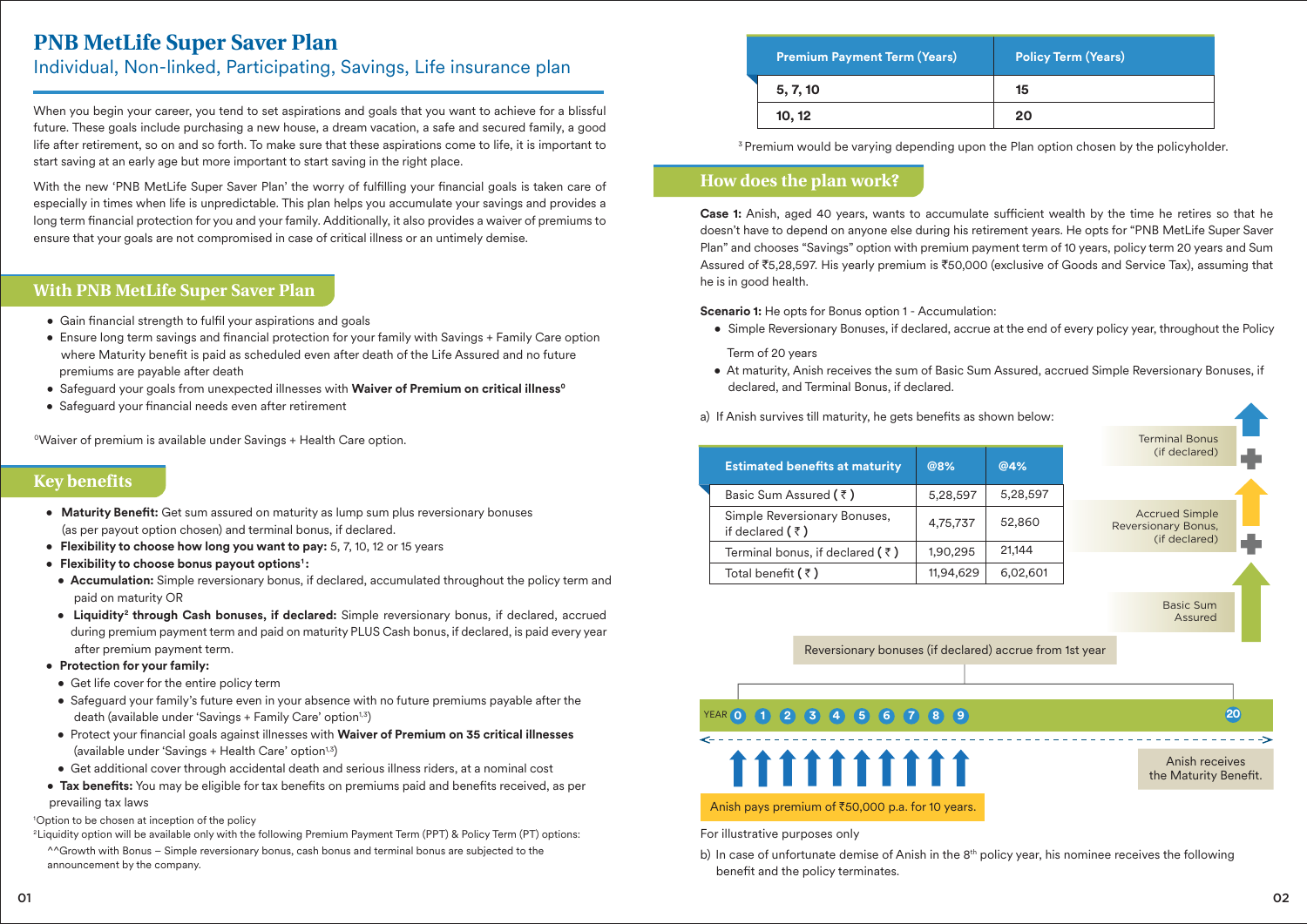| <b>Benefits at Death</b>                | @8%      | @4%      |
|-----------------------------------------|----------|----------|
| Sum Assured on Death* (₹)               | 5,28,597 | 5,28,597 |
| Vested Bonuses, if declared $(\bar{z})$ | 1,90,295 | 21,144   |
| Total benefit $(\bar{z})$               | 7,18,892 | 5,49,741 |

The above illustration has been determined using assumed investment returns at 4% and 8% respectively. Assumed rate of returns are not guaranteed and these are not the upper or lower limits.

# **Scenario 2: Anish opts for Bonus option 2- Liquidity as he wishes to have a secondary income to support his family's expenses as well as to build a retirement corpus.**

- Simple Reversionary Bonuses, if declared, accrue at the end of every policy year, throughout the Premium Payment Term of 10 years
- Anish starts receiving cash bonus, if declared, every year from the end of the 11th policy year till end of policy term
- At maturity, Ashish receives the sum of Basic Sum Assured, accrued Simple Reversionary Bonuses, if declared and Terminal Bonus, if declared
- c) If Anish survives till maturity, he gets benefits as shown below:

| <b>Estimated benefits at maturity</b>                              | @8%<br>@4% |           | <b>Terminal Bonus</b><br>(if declared) |                                                                                                                  |  |
|--------------------------------------------------------------------|------------|-----------|----------------------------------------|------------------------------------------------------------------------------------------------------------------|--|
| Basic Sum Assured $(3)$                                            |            | 5,28,597  | 5,28,597                               |                                                                                                                  |  |
| Total Cash bonus, if declared ( $\bar{\tau}$ )                     |            | 2,03,510  | 27,487                                 | <b>Accrued Simple</b>                                                                                            |  |
| Simple reversionary bonuses,<br>if declared $(3)$                  |            | 2,11,438  | 56,560                                 | Reversionary Bonus,<br>(if declared)                                                                             |  |
| Terminal bonus, if declared $(3)$                                  |            | 1,65,979  | 33,619                                 |                                                                                                                  |  |
| Total benefit received till<br>Maturity( $\bar{z}$ )               |            | 11,09,524 | 6,46,263                               | Basic Sum                                                                                                        |  |
|                                                                    |            |           |                                        | Assured                                                                                                          |  |
| Reversionary bonuses (if declared)<br>accrue from 1st year onwards |            |           |                                        | He receives Cash bonus, if declared, of ₹20,351 @8%<br>or ₹2,749 @4% every year from the end of 11 <sup>th</sup> |  |
|                                                                    |            |           |                                        | 1111111111                                                                                                       |  |
| 6 <sup>1</sup><br>$\left[5\right]$<br>YEAR (0)                     |            |           |                                        | 8 9 10 11 12 13 14 15 16 17 18 19                                                                                |  |



| <b>Benefits at Death</b>                          | @8%      | @4%      |
|---------------------------------------------------|----------|----------|
| Cash bonuses, if declared,<br>received till death | 81,404   | 10,996   |
| Sum Assured on Death* (₹)                         | 5,28,597 | 5,28,597 |
| Vested Bonuses (if declared) $(3)$                | 2,11,439 | 56,560   |
| Terminal Bonus (if declared) (₹)                  | 1,25,278 | 28,121   |
| Total benefit received till Death (₹)             | 9,46,718 | 6,24,274 |

**Scenario 1: If Soham survives till maturity he gets benefits as shown below:** 

The above illustration has been determined using assumed investment returns at 4% and 8% respectively. Assumed rate of returns are not guaranteed and these are not the upper or lower limits.

**Case 2:** Soham, aged 30 years, wants to save for his business start-up. He wishes to fulfil his dream even in case of any uncertainty. He opts for "PNB MetLife Super Saver Plan" and chooses "Savings + Health Care" option with policy term of 15 years with premium payment for 15 years and Sum Assured of ₹6,60,764. His yearly premium is `50,000 (exclusive of Goods and Service Tax), assuming that he is in good health.

- He opts for Bonus option 1 where Simple Reversionary Bonuses, if declared, accrue at the end of every policy year, throughout the Policy Term and is paid at the end of the policy term
- At maturity, Soham receives the sum of Basic Sum Assured, accrued Reversionary Bonuses, if declared, and Terminal Bonus, if declared



The above illustration has been determined using assumed investment returns at 4% and 8% respectively. Assumed rate of returns are not guaranteed and these are not the upper or lower limits.

For illustrative purposes only. For illustrative purposes only

111111111

a) In case of unfortunate demise of Anish in the 15th policy year, his nominee receives the following benefit and the policy terminates.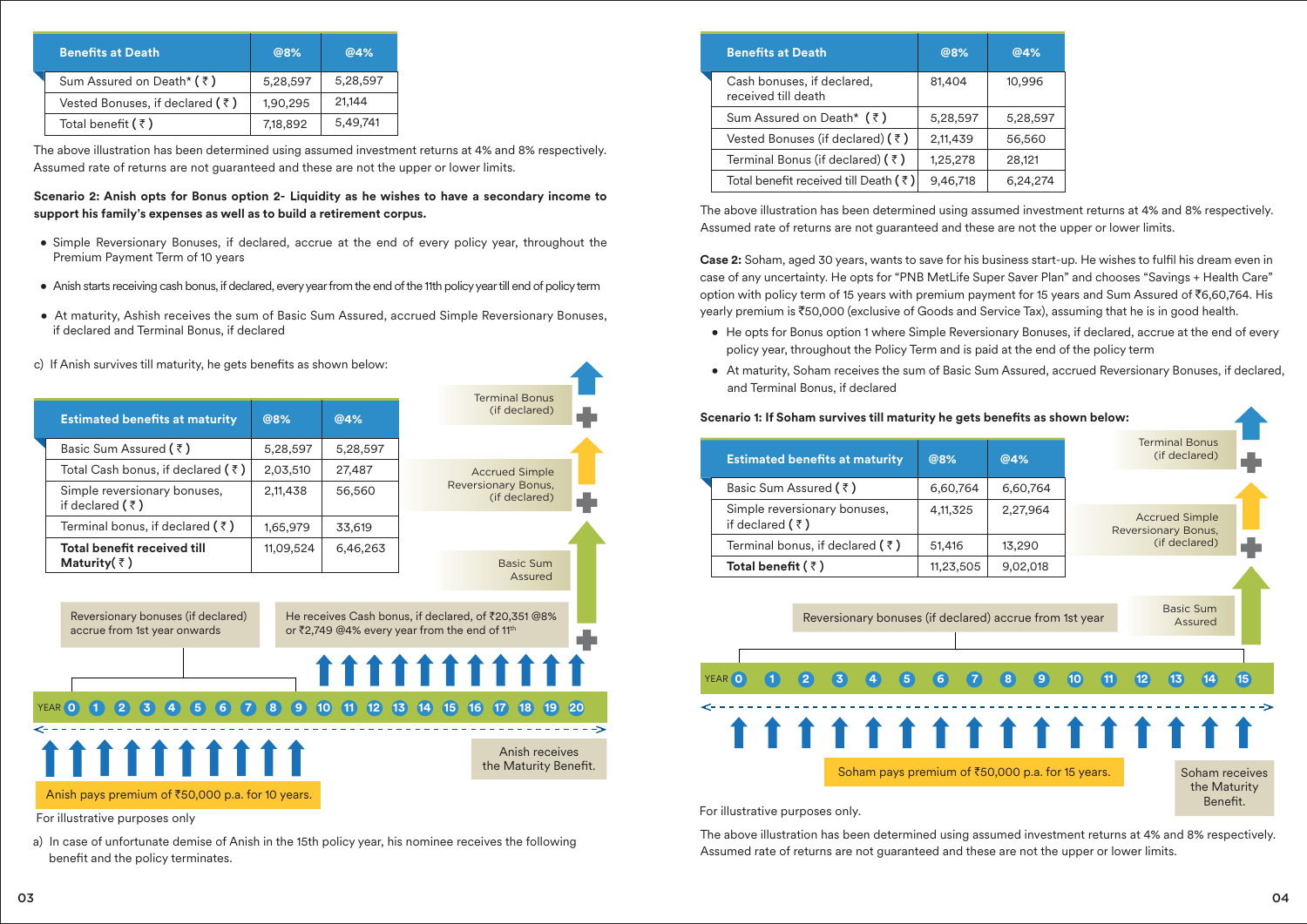**Scenario 2:** At the age of 35 years, Soham is diagnosed with a critical illness out of the 35 critical illnesses covered in the plan and he is unable to save towards his goal. With 'Waiver of premium' benefit available under 'Savings + Health Care' option during the premium payment term, all future premiums will be waived off and policy will continue to provide future benefits for the entire policy term.



For illustrative purposes only

**Scenario 3:** In case of unfortunate demise of Soham in the 8th policy year, his nominee receives the following benefit and the policy terminates.

| <b>Benefits at Death</b>          | @8%      | @4%      |
|-----------------------------------|----------|----------|
| Sum Assured on Death* (₹)         | 6,60,764 | 6,60,764 |
| Vested Bonuses, if declared $(3)$ | 2,19,374 | 1,21,581 |
| Total benefit $(\bar{z})$         | 8,80,137 | 7,82,344 |

The above illustration has been determined using assumed investment returns at 4% and 8% respectively. Assumed rate of returns are not guaranteed and these are not the upper or lower limits.

**Case 3:** Arnav, aged 35 years, has a 3 year old son Aryan. Arnav wants a savings plan which will ensure that Aryan's higher education needs are fulfilled even in his absence. He opts for "Savings + Family Care" option of "PNB MetLife Super Saver Plan" and:

- Selects premium payment term of 15 years and policy term of 15 years
- Opts for Sum Assured of  $\overline{6,36,375}$  and pays yearly premiums of  $\overline{50,000}$  (exclusive of taxes/cesses), assuming that he is in good health
- He opts for Bonus option 1
- Starting from the first policy year, simple Reversionary Bonuses, if declared, accrue at the end of every policy year, throughout the Policy Term of 15 years
- At maturity, Arnav receives the sum of Basic Sum Assured, accrued Reversionary Bonuses, if declared, and Terminal Bonus, if declared

**Scenario 1:** If Arnay, i.e. the Life Assured, survives till maturity:

|                                 | <b>Estimated benefits at maturity</b>                                       | @8%                                   | @4%      |                 |                     | <b>Terminal Bonus</b><br>(if declared) |                      |                         |
|---------------------------------|-----------------------------------------------------------------------------|---------------------------------------|----------|-----------------|---------------------|----------------------------------------|----------------------|-------------------------|
| Basic Sum Assured (₹)           |                                                                             | 6,36,375                              | 6,36,375 |                 |                     |                                        |                      |                         |
| if declared $(3)$               | Simple reversionary bonuses,                                                | 3,96,144                              | 2,19,549 |                 | Reversionary Bonus, | <b>Accrued Simple</b>                  |                      |                         |
|                                 | Terminal bonus, if declared $(\bar{\tau})$                                  | 49,518                                | 12,800   |                 |                     | (if declared)                          |                      |                         |
| Total benefit ( ₹)              |                                                                             | 10,82,037                             | 8,68,724 |                 |                     |                                        |                      |                         |
|                                 |                                                                             |                                       |          |                 |                     |                                        | Basic Sum<br>Assured |                         |
| YEAR 0                          | Reversionary bonuses (if declared) accrue from 1 <sup>st</sup> year onwards | 6                                     | 9        | 10 <sup>°</sup> | 11<br>(12)          | $\overline{13}$                        | (14)                 | (15)                    |
|                                 | 11111111111111                                                              |                                       |          |                 |                     |                                        |                      |                         |
| Aryan's age<br>3 years          |                                                                             | Premium of ₹50,000 p.a. for 15 years. |          |                 |                     |                                        |                      | Aryan's age<br>18 years |
| For illustrative purposes only. |                                                                             |                                       |          |                 |                     | the Maturity<br>Benefit.               | Arnay receives       |                         |

The above illustration has been determined using assumed investment returns at 4% and 8% respectively. Assumed rate of returns are not guaranteed and these are not the upper or lower limits.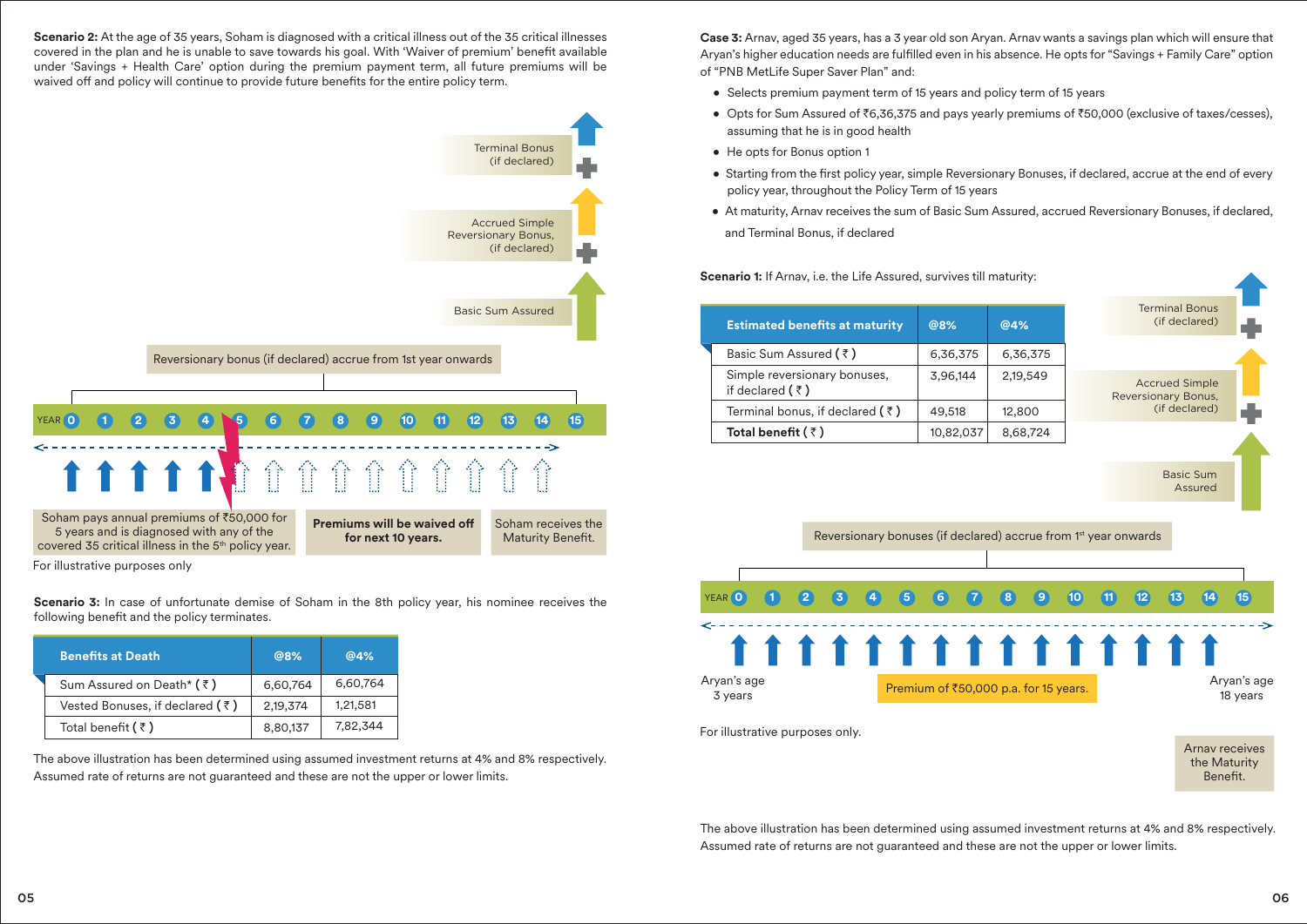**Scenario 2:** In case of Arnay's unfortunate demise in the 5<sup>th</sup> policy year, Sum Assured on death will be paid as a lumpsum and all future premiums will be waived off and policy will continue to provide future benefits for the entire policy term.



For illustrative purposes only.

The examples shown above are for illustration purpose only. For full details, please refer to the Benefit Illustration. The above illustration has been determined using assumed investment returns at 4% and 8% respectively. Assumed rate of returns are not guaranteed and these are not the upper or lower limits. The above premium figures are exclusive of Goods and Services Tax and Cess. Goods and Services Tax and Cess, as applicable thereon, shall be charged as per the prevalent tax laws over and above the said premiums. Please note that the Bonuses are not guaranteed and may be declared by the Company from time to time.

| Plan at a glance                             |                                                                                         |                      |  |  |
|----------------------------------------------|-----------------------------------------------------------------------------------------|----------------------|--|--|
| <b>Product specification</b>                 |                                                                                         |                      |  |  |
| <b>Plan options</b>                          | Option 1: Savings<br>Option 2: Savings + Family Care<br>Option 3: Savings + Health Care |                      |  |  |
| <b>Bonus options</b>                         | Option 1: Accumulation<br>Option 2: Liquidity                                           |                      |  |  |
| Minimum age at entry<br>(Years) <sup>3</sup> | <b>Plan option</b>                                                                      | Age at entry         |  |  |
|                                              | Savings                                                                                 | $0(30 \text{ days})$ |  |  |
|                                              | Savings + Family Care and<br>Savings + Health Care                                      | 18                   |  |  |
|                                              |                                                                                         |                      |  |  |

|                                                  | <b>Plan option</b>                                                                                                                                                                                                                                                                                        | <b>Premium payment mode</b>                                                          |                                                                              |                                                                                       |  |
|--------------------------------------------------|-----------------------------------------------------------------------------------------------------------------------------------------------------------------------------------------------------------------------------------------------------------------------------------------------------------|--------------------------------------------------------------------------------------|------------------------------------------------------------------------------|---------------------------------------------------------------------------------------|--|
|                                                  |                                                                                                                                                                                                                                                                                                           | <b>Annual mode</b>                                                                   |                                                                              | <b>Other modes</b>                                                                    |  |
| Maximum age at entry                             | Savings                                                                                                                                                                                                                                                                                                   | 60                                                                                   |                                                                              | 55                                                                                    |  |
| (Years) <sup>3</sup>                             | Savings + Family Care                                                                                                                                                                                                                                                                                     | 50                                                                                   |                                                                              | 45                                                                                    |  |
|                                                  | Savings + Health Care                                                                                                                                                                                                                                                                                     | For PPT: 5, 7, 10 and<br>12 Pay - 55 yrs.<br>For PPT 15 and<br>Regular Pay - 50 yrs. |                                                                              | For PPT: 5, 7, 10 and<br>12 Pay - 50 yrs.<br>For PPT: 15 and<br>Regular Pay - 45 yrs. |  |
|                                                  | <b>Plan option</b>                                                                                                                                                                                                                                                                                        |                                                                                      | <b>Age at maturity</b>                                                       |                                                                                       |  |
| Minimum age at                                   | Savings                                                                                                                                                                                                                                                                                                   |                                                                                      | 18                                                                           |                                                                                       |  |
| maturity (Years) <sup>3</sup>                    | Savings + Family Care                                                                                                                                                                                                                                                                                     |                                                                                      |                                                                              |                                                                                       |  |
|                                                  | Savings + Health Care                                                                                                                                                                                                                                                                                     |                                                                                      | 28                                                                           |                                                                                       |  |
|                                                  | <b>Plan option</b>                                                                                                                                                                                                                                                                                        |                                                                                      | Age at maturity                                                              |                                                                                       |  |
|                                                  | Savings                                                                                                                                                                                                                                                                                                   |                                                                                      | 80                                                                           |                                                                                       |  |
| Maximum age at                                   | Savings + Family Care                                                                                                                                                                                                                                                                                     |                                                                                      | 70                                                                           |                                                                                       |  |
| maturity (Years) <sup>3</sup>                    | Savings + Health Care                                                                                                                                                                                                                                                                                     |                                                                                      | For PPT: 5, 7, 10 and 12 Pay - 75<br>For PPT: 15 Pay and<br>Regular pay - 70 |                                                                                       |  |
| <b>Premium Payment</b><br>Term (PPT) (Years)     | 5, 7, 10, 12, 15 and Regular pay                                                                                                                                                                                                                                                                          |                                                                                      |                                                                              |                                                                                       |  |
|                                                  | <b>Premium Payment Term</b>                                                                                                                                                                                                                                                                               |                                                                                      | <b>Minimum Policy term</b>                                                   | <b>Maximum Policy term</b>                                                            |  |
|                                                  | 5 and7                                                                                                                                                                                                                                                                                                    | 10                                                                                   |                                                                              | 20                                                                                    |  |
|                                                  | 10                                                                                                                                                                                                                                                                                                        | 11                                                                                   |                                                                              | 20                                                                                    |  |
|                                                  | 12                                                                                                                                                                                                                                                                                                        | 13                                                                                   |                                                                              | 20                                                                                    |  |
| <b>Policy Term (Years)</b>                       | 15                                                                                                                                                                                                                                                                                                        | 16                                                                                   |                                                                              | 20                                                                                    |  |
|                                                  | Regular pay                                                                                                                                                                                                                                                                                               | 10, 12 and 15                                                                        |                                                                              |                                                                                       |  |
|                                                  | This product offers all integer policy terms between the minimum and<br>maximum policy terms mentioned in the table above (both inclusive), depending<br>on the premium payment term and plan option chosen by the policyholder. For<br>Regular pay only policy term 10, 12 and 15 years will be allowed. |                                                                                      |                                                                              |                                                                                       |  |
|                                                  | <b>Premium Payment Term (Years)</b>                                                                                                                                                                                                                                                                       |                                                                                      | Premium (₹)                                                                  |                                                                                       |  |
|                                                  | 5                                                                                                                                                                                                                                                                                                         |                                                                                      | 50,000                                                                       |                                                                                       |  |
| <b>Minimum Annualised</b><br>Premium (₹)         | 7                                                                                                                                                                                                                                                                                                         |                                                                                      | 35,000                                                                       |                                                                                       |  |
|                                                  | 10                                                                                                                                                                                                                                                                                                        |                                                                                      | 25,000                                                                       |                                                                                       |  |
|                                                  | 12, 15 and Regular pay                                                                                                                                                                                                                                                                                    |                                                                                      | 20,000                                                                       |                                                                                       |  |
| <b>Minimum Annualised</b><br>Premium $(\bar{z})$ | Basis the Basic Sum Assured accepted as per Board approved<br>underwriting policy                                                                                                                                                                                                                         |                                                                                      |                                                                              |                                                                                       |  |
| <b>Minimum Sum</b><br>Assured (₹)                | 2,20,000                                                                                                                                                                                                                                                                                                  |                                                                                      |                                                                              |                                                                                       |  |
| <b>Maximum Sum</b><br><b>Assured</b>             | As per Board approved underwriting policy                                                                                                                                                                                                                                                                 |                                                                                      |                                                                              |                                                                                       |  |
| <b>Premium Payment</b><br>modes                  | Yearly / Half Yearly / Monthly                                                                                                                                                                                                                                                                            |                                                                                      |                                                                              |                                                                                       |  |

3All reference to age is as on age last birthday. For policies issued to minor lives the risk cover starts immediately at inception. Also, in case the life assured is a minor, the policy will vest with the life assured when the life assured attains an age of 18 years.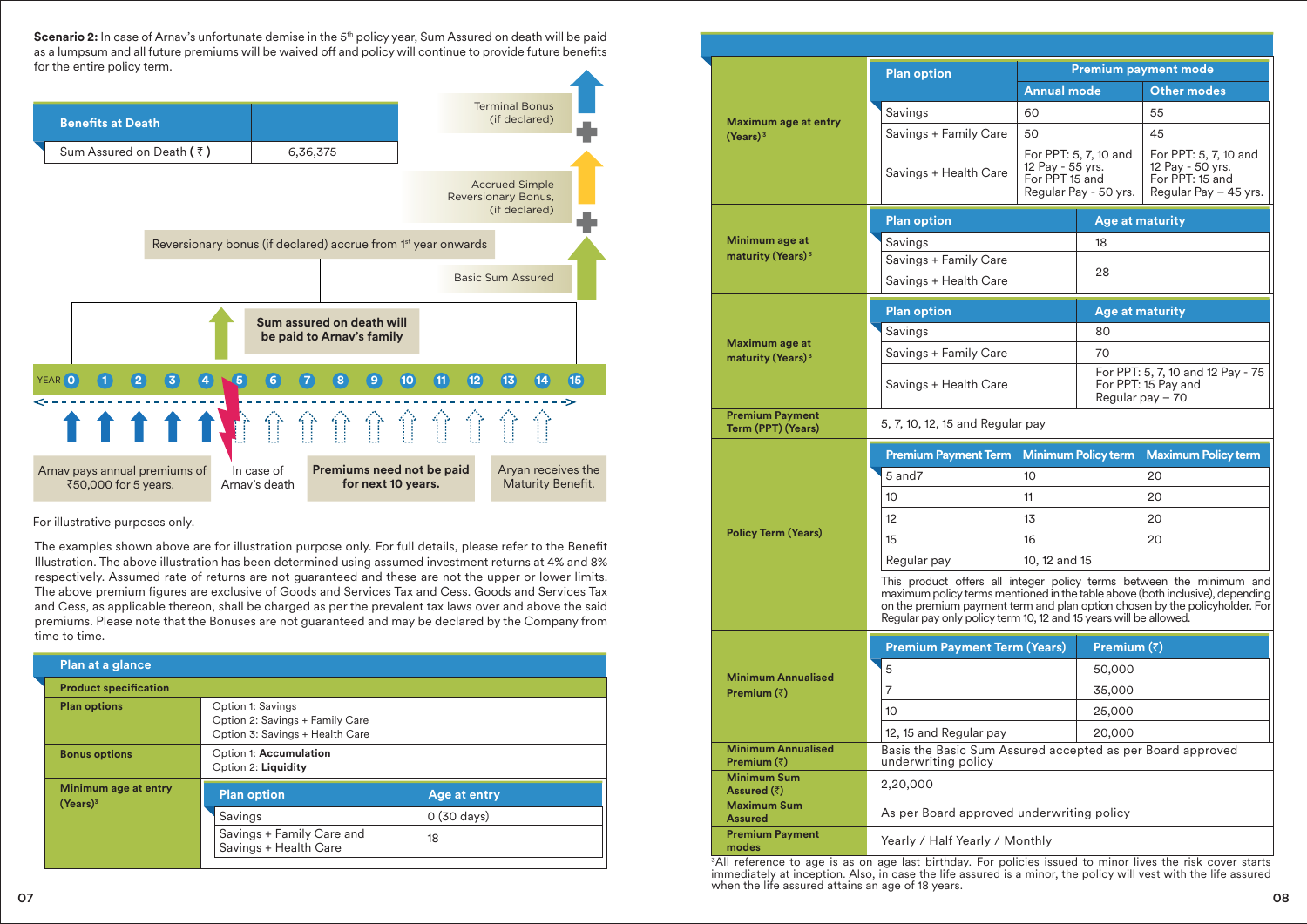# **Sample Sum Assured**

|  | <b>Plan option</b>                 |    | <b>Savings</b> |         |         |                | <b>Savings+ Family Care</b> |           |           | <b>Savings + Health Care</b> |           |           |           |                |
|--|------------------------------------|----|----------------|---------|---------|----------------|-----------------------------|-----------|-----------|------------------------------|-----------|-----------|-----------|----------------|
|  | Premium<br>Payment<br>Term (years) |    | 5              | 10      | 15      | Regular<br>Pay | 5                           | 10        | 15        | Regular<br>Pay               | 5         | 10        | 15        | Regular<br>Pay |
|  | Policy Term<br>(years)             |    | 15             | 20      | 20      | 15             | 15                          | 20        | 20        | 15                           | 15        | 20        | 20        | 15             |
|  |                                    | 5  | 247,672        | 541,067 | 790,264 | 674,128        | <b>NA</b>                   | <b>NA</b> | <b>NA</b> | <b>NA</b>                    | <b>NA</b> | <b>NA</b> | <b>NA</b> | <b>NA</b>      |
|  |                                    | 18 | 246,379        | 538.794 | 786,793 | 671,141        | 242,554                     | 525,542   | 765,932   | 658,588                      | 245,991   | 536,654   | 781,984   | 667,201        |
|  |                                    | 20 | 246.257        | 538,445 | 786,535 | 670,961        | 242,225                     | 524,219   | 764,176   | 657,809                      | 245,822   | 536,136   | 781,128   | 666,578        |
|  | Age                                | 30 | 244.751        | 536,596 | 784.191 | 668,807        | 238,562                     | 511,562   | 745,379   | 649,098                      | 243.986   | 532.425   | 774.354   | 660,764        |
|  | at<br>entry                        | 35 | 242.554        | 533.846 | 780,153 | 665,602        | 233,253                     | 495.148   | 720,877   | 636,376                      | 241.441   | 527,872   | 765.346   | 653,510        |
|  | (yrs)                              | 40 | 238,096        | 528,598 | 772,440 | 659,023        | 223,245                     | 475,421   | 682,315   | 612,896                      | 236,318   | 519,103   | 748,056   | 639,305        |
|  |                                    | 45 | 230,511        | 519,211 | 758,841 | 647,501        | 207,547                     | 474,699   | 626,960   | 606,649                      | 227,480   | 503,779   | 718,908   | 615,309        |
|  |                                    | 50 | 240,627        | 555,949 | 812,288 | 693,045        | 203,772                     | 521,328   | 650,888   | 666,667                      | 234,802   | 528,796   | 739,447   | 635,251        |
|  |                                    | 55 | 241.498        | 585.481 | 853,607 | 728,952        | <b>NA</b>                   | <b>NA</b> |           |                              | 230,850   | 576.591   | <b>NA</b> | <b>NA</b>      |

Sum Assured calculated in the table above is considering Annualized Premium of ₹50,000 for ages 5, 18, 20, 30, 35, 40 & 45 years, `55,000 for age 50 years and `60,000 for age 55 years.

# **Detail**

#### **Death Benet**

In the event of the unfortunate death of the Life Assured provided that the policy is still in In-force status on the date of death:

If 'Savings' or 'Savings + Health Care' option is chosen, the nominee shall receive:

Sum Assured on Death (as described below) plus the accrued Simple Reversionary Bonuses plus Terminal Bonus, if declared, subject to a minimum of 105% of Total Premiums paid up to the date of death and the Policy shall terminate.

If 'Savings + Family Care' option is chosen, the nominee shall receive:

- Sum Assured on death (as described below)
- All future premiums, if any, that would otherwise have been payable under the base policy shall be waived for the remainder of the premium payment term and
- $\bullet$  At the end of the policy term, following benefit shall be payable:
- o Sum Assured on Maturity + Accrued Simple Reversionary Bonus, if declared + Terminal Bonus, if declared.
- o In addition, if Bonus option 2 Liquidity is chosen; the cash bonus payout, if declared, shall continue to be paid till maturity.

Where, Sum Assured on Maturity is same as defined in the Maturity Benefit section.

The policy cannot be surrendered after death of the Life Assured.

Where Sum Assured on Death is the highest of:

- 10 times of the Annualised Premium
- Basic Sum Assured (BSA) which is the absolute amount assured to be paid on death

Where, Annualised Premium shall be the premium payable in a year chosen by the policyholder, excluding the underwriting extra premiums, rider premiums, if any, and loadings for modal premiums, if any.

In case the Policy is in In-force status and all due installment premiums have been received by us:

- 1) If Savings and Savings + Health Care Option is chosen and the Life Assured survives till the Maturity Date, Maturity benefit payable will be the sum of:
	- Sum Assured on Maturity
	- Accrued Simple Reversionary Bonuses, if declared
	- Terminal Bonus, if declared
- 2) If Savings + Family Care option is chosen and the Life Assured survives till the Maturity Date, Maturity benefit payable will be the sum of:
	- Sum Assured on Maturity
	- Accrued Simple Reversionary Bonuses, if declared
	- Terminal Bonus, if declared

#### **Where,**

 $\checkmark$  Sum Assured on Maturity is the absolute amount of benefit guaranteed to be paid on maturity date, which is same as Basic Sum Assured

# **Plan Options**

This plan offers three Plan options: Savings, Savings + Family Care, and Savings + Health Care option.

**Savings option:** This option offers a Lump sum benefit on death or maturity; wherein the Lump sum benefit is the sum of basic sum assured, accrued simple reversionary bonuses, if declared, and terminal bonus, if declared.

**Savings + Family Care option:** In addition to the Savings option benefits, all the future instalment premiums that would otherwise have been payable under the policy for the remainder premium payment term are not payable after the death of life assured of the policy and Maturity benefit (including all bonuses) will be payable as mentioned in the Maturity Benefit section.

The Policyholder, through the Proposal Form, may nominate a child or spouse to receive the Policy Benefits. The nominee is the main beneficiary under this option. In case the nominee is a minor, the details of Appointee will have to be furnished at the inception through the Proposal Form. Nomination shall be allowed as per the provisions of Section 39 of the Insurance Act, 1938 as amended from time to time. The life assured and policyholder should be same under this option.

Savings + Health Care option: In addition to the Savings option benefits, this option offers a Waiver of Premium (WOP) on occurrence of Critical Illness. All the future instalment premiums that would otherwise have been payable under the policy for the remainder premium payment term are waived on occurrence of any one of the 35 listed Critical Illnesses. All other benefits (Death, Surrender and Maturity) will be the same as mentioned in the sections below.

# **Bonus Options**

The policyholder shall have the option to choose the following bonus options at inception of the policy: **Option 1: Accumulation:** Simple Reversionary Bonus, if declared, will accrue throughout the Policy Term and is paid as lump sum on the Maturity Date or death (except in Plan option 2: Savings + Family Care), whichever is earlier. For Savings + Family Care option, after death of the Life Assured, Simple Reversionary bonus, if declared, shall be accrued and paid along with Maturity benet.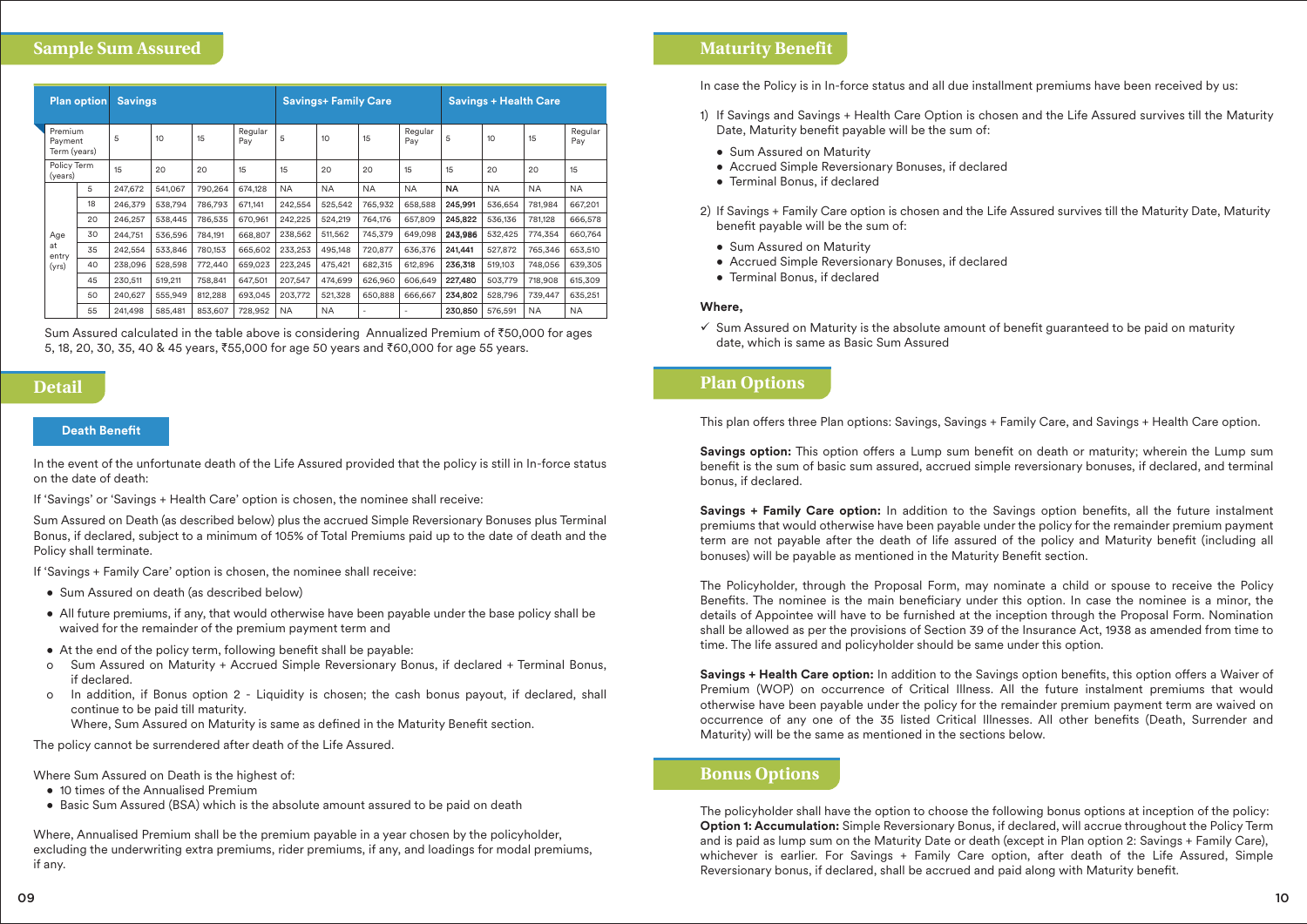#### **Option 2: Liquidity:**

- Simple Reversionary Bonus,if declared, accrues during Premium Payment Term and is paid at the Maturity Date or death (except in Plan option 2: Savings + Family Care) whichever is earlier. For Savings + Family Care option, after death of the Life Assured, Simple Reversionary bonus, if declared, shall be accrued during premium payment term and paid along with Maturity benet.
- Cash bonus, if declared, will be paid at the end of each Policy Year after the expiry of the Premium Payment Term till the Maturity Date or death (except in Plan option 2: Savings + Family Care), whichever is earlier. For Savings + Family Care option, after death of the Life Assured Cash bonus, if declared, shall continue to be paid till Maturity.

## **Option 2 will be available only with the following Premium Payment Term and Policy Term combinations:**

| <b>Premium Payment Term (Years)</b> | <b>Policy Term (Years)</b> |
|-------------------------------------|----------------------------|
| 5, 7, 10                            | 15                         |
| 10.12                               |                            |

#### **Where,**

#### ü **Simple Reversionary Bonus (SRB)**

- o We may declare Simple Reversionary Bonus under the Policy on the Policy Anniversary commencing from the 1st Policy Anniversary till the end of the policy term, provided the Policy is In-force Status
- o Once a Simple Reversionary Bonus, if declared, is declared by us it accrues under the policy and is guaranteed to be paid along with the Death Benefit (except in Plan option 2: Savings + Family Care) or Surrender or the Maturity Benefit of the policy. Simple Reversionary Bonus, if declared, is expressed as a percentage of the Basic Sum Assured. For Savings + Family Care option, after death of the Life Assured Simple Reversionary bonus, if declared, shall be accrued and paid along with Maturity benet.

#### ü **Terminal Bonus (TB)**

- o We may declare Terminal Bonus under the Policy from the 10th Policy Year onwards or from the third last policy year whichever is earlier.
- o Terminal Bonus, if declared, is expressed as a percentage of all accrued Simple Reversionary Bonuses and all Cash bonus paid, if declared. If declared, the Terminal Bonus will be paid along with the Death Benefit (except for Savings + Family Care option). For maturing policies, the declared Terminal Bonus, if declared, is paid along with the Maturity Benefit. For policies that are surrendered during the last three policy years, the declared Terminal Bonus, if declared, is payable along with Surrender benefit.

#### ü **Cash Bonus**

o The Cash bonus, if declared, is declared and paid at end of every policy year after expiry of the premium payment term. It is expressed as a percentage of the Basic Sum Assured. Cash bonus, if declared, is available only if the Bonus option 2: Liquidity is chosen at inception of the policy. Cash bonus, if declared, is payable till end of the policy term or death (except in Plan option 2: Savings + Family Care), whichever is earlier, provided the Policy is In-force Status. For Savings + Family Care option, after death of the Life Assured, Cash bonus, if declared, shall continue to be paid till Maturity.

The future bonus rates are not guaranteed and purely depend on the experience of the underlying Participating Fund.

# **Waiver of premium Benefit**

# **Plan Option 1: Savings**

Waiver of Premium benefit is not applicable under this plan option.

# **Plan Option 2: Savings + Family Care**

In case of death of the Life Assured while the Policy is In-force status, the following benets will be payable:

- 1) Sum Assured on death will be paid as lump sum on death of the life assured
- 2) No future premiums shall be payable after the death and
- 3) Maturity benefit (including all bonuses if declared) will be payable as mentioned in the Death Benefit section

# **Plan Option 3: Savings + Health Care**

If the Life Assured is diagnosed to be suffering from any of the covered 35 Critical Illnesses while the Policy is In-force status, all future premiums that would otherwise have been payable under the base policy shall be waived for the remainder of the premium payment term subject to:

 • Waiting period of 90 days (from the later of the Date of Inception of the Policy or the date of the last revival of the Policy, as applicable).

Waiver of benefit shall not be applicable on Riders. All applicable riders shall terminate if waiver of premium benefit is triggered under Savings + Health Care option and on death of the Life Assured under Savings +Family Care option.

#### **Critical Illnesses covered**

Following thirty five (35) Critical Illnesses are covered under "Savings + Health Care" option of this plan:

| 1. | Cancer of Specified Severity                      | 19. Major Head Trauma              |
|----|---------------------------------------------------|------------------------------------|
| 2. | First Heart Attack – of specified severity        | 20. Surgery of the Aorta           |
| 3. | Open Chest CABG                                   | 21. Alzheimer's Disease            |
| 4. | Open Heart Replacement or Repair of Heart Valves  | 22. Aplastic Anaemia               |
| 5. | Coma of Specified Severity                        | 23. Cardiomyopathy                 |
| 6. | Kidney Failure requiring Regular Dialysis         | 24. Deafness                       |
| 7. | Stroke resulting in Permanent Symptoms            | 25. Loss of Speech                 |
| 8. | Major Organ/Bone Marrow Transplant                | 26. Medullary Cystic Disease       |
|    | 9. Permanent Paralysis of Limbs                   | 27. Muscular Dystrophy             |
|    | 10. Motor Neurone Disease with permanent symptoms | 28. Primary Pulmonary Hypertension |
|    | 11. Multiple Sclerosis with permanent symptoms    | 29. Systemic Lupus Erythematosus ( |
|    | 12. Blindness                                     | 30. Amyotrophic Lateral Sclerosis  |
|    | 13. Apallic Syndrome                              | 31. Bacterial Meningitis           |
|    | 14. Benign Brain Tumour                           | 32. Chronic Pancreatitis           |
|    | 15. Severe Liver Disease                          | 33. Acute Viral Encephalitis       |
|    | 16. Chronic Lung Disease                          |                                    |
|    | 17. Third-degree burns                            | 34. Fulminant Viral Hepatitis      |
|    | 18. Loss of Limbs                                 | 35. Severe Rheumatoid Arthritis    |

 $(SLE)$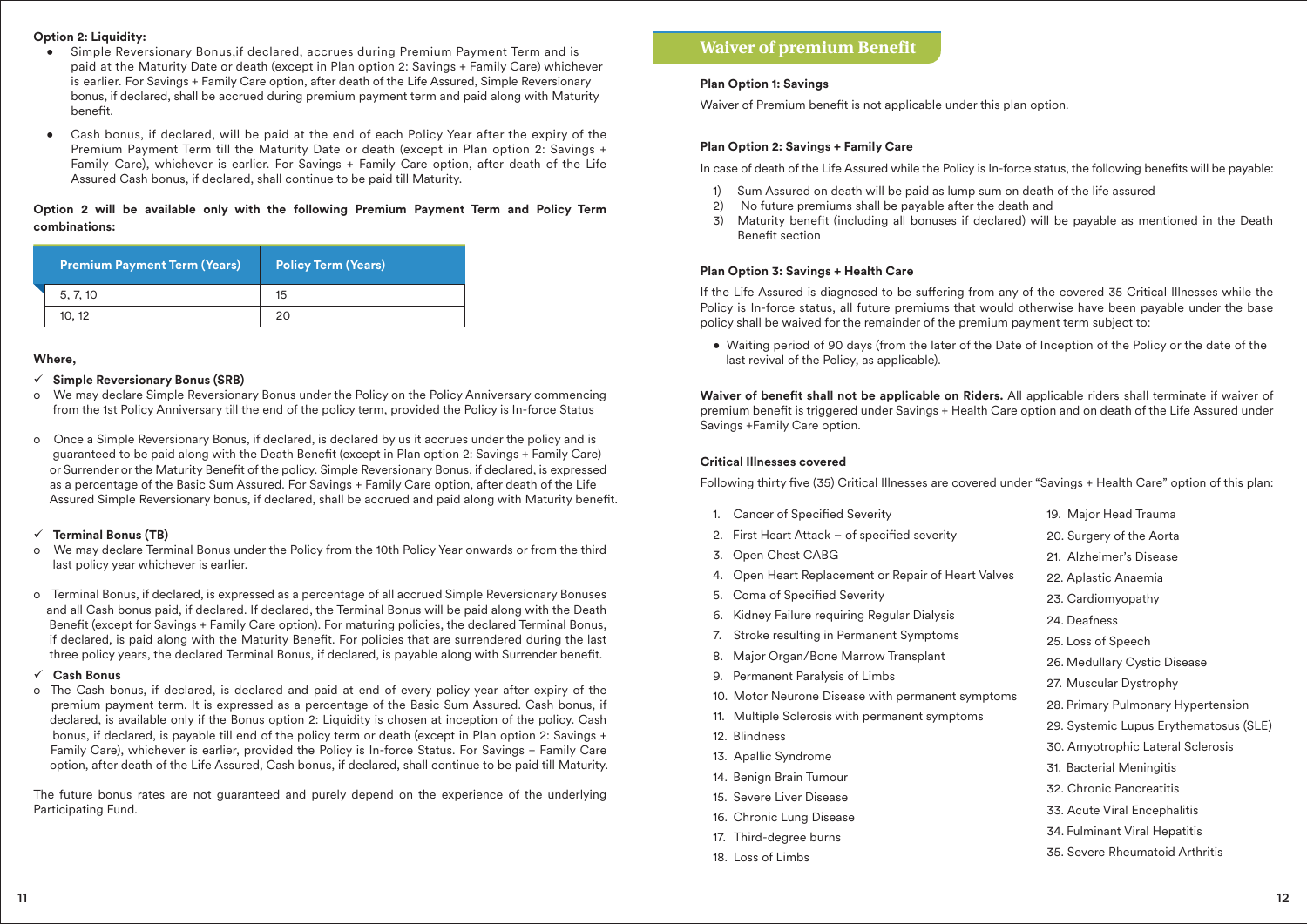# **Other Features**

#### **Loans**

You may take a loan against your policy once it acquires a Surrender Value. The maximum amount that can be availed is 90% of Special Surrender Value of your policy at the end of the relevant Policy Year less any unpaid premiums for that year and loan interest accrued, if a loan already exists on the policy, to the end of that year. While you avail the loan, your Policy must be assigned in favour of the Company to the extent of the outstanding loan. The rate of interest for your loan amount shall be prescribed by the Company from time to time. Currently, the Company charges interest rate of 10.5% p.a. compounding annually. The rate of interest is taken as the 10 Year G-Sec rate plus 250 basis points rounded up to nearest 50 basis points. The Company will review the rate on an annual basis in April based on the prevailing G-Sec rate. However, under special circumstances where the G-Sec rate changing in excess of 200 basis points from the G-Sec rate used for calculating the current interest rate, the company shall review the rate based on the prevailing G-Sec rate. The Company reserves the right to change this interest rate, subject to prior approval from IRDAI.

#### **Riders**

To safeguard your family against certain unfortunate events, you can opt for the following riders at a nominal cost:

| <b>PNB MetLife Accidental Death Benefit</b>                   | This Rider provides additional protection over and above the death benefit                                                                                                                                        |
|---------------------------------------------------------------|-------------------------------------------------------------------------------------------------------------------------------------------------------------------------------------------------------------------|
| Rider Plus (UIN: 117B020V03)                                  | under this Policy in the event of the death of the Life Assured in an Accident                                                                                                                                    |
| <b>PNB MetLife Serious Illness Rider</b><br>(UIN: 117B021V03) | This Rider provides additional protection over and above the Death Benefit<br>under this Policy in the event of the Life Assured being diagnosed with any<br>of the 10 critical illnesses covered under the Rider |

Please refer to the rider brochure and rider terms and conditions for further details.

- o Rider Sum Assured shall be subject to Sum Assured of the base policy
- o Premium for health riders put together shall be subject to a ceiling of 100% of the premium of the base product and the premium for other riders put together shall be subject to a ceiling of 30% of the premium of the base product.
- o Riders will be available only with premium payment terms 5,7,10,12 and 15 years and Regular pay
- o Rider will not be offered if the outstanding term under the base policy is less than 5 years.

# **Flexible premium payment modes and modal factors**

You may choose to pay premiums by Yearly, Half Yearly or Monthly mode subject to the minimum annualized premium under each mode.

Factors on premium will be applicable as per the table below:

| <b>Premium Paying Mode</b> , | <b>Modal Factors</b> |
|------------------------------|----------------------|
| <b>Half Yearly</b>           | 0.5131               |
| Monthly                      | 0.0886               |

Alteration between different modes of premium payment is allowed only at any Policy Anniversary on request.

# **High Sum Assured Discount**

You will be eligible for the following discount on the tabular Premium for Savings, Savings + Family Care, and Savings + Health Care options, for higher Sum Assured amount depending on the premium payment type:

| <b>Premium Payment</b><br><b>Term (Years)</b> | Discount per 1000 Basic Sum Assured per annum                                                                                                                                          |
|-----------------------------------------------|----------------------------------------------------------------------------------------------------------------------------------------------------------------------------------------|
| 5                                             | for Premium of $\bar{z}1$ lacs and above but less than $\bar{z}2$ lacs = $\bar{z}1.5$<br>for Premium of ₹2 lacs and above = ₹3.25                                                      |
|                                               | for Premium of ₹50,000 and above but less than ₹1 lacs = ₹2<br>for Premium of ₹1 lacs and above but less than ₹2 lacs = ₹4<br>for Premium of ₹2 lacs and above = ₹5                    |
| 10 <sup>2</sup>                               | for Premium of ₹50,000 and above but less than ₹1 lacs = ₹1.5<br>for Premium of ₹1 lacs and above but less than ₹2 lacs = ₹3<br>for Premium of $\bar{z}$ acs and above = $\bar{z}$ 4.5 |
| 12, 15 and Regular Pay                        | for Premium of ₹50,000 and above but less than ₹1 lacs = ₹3<br>for Premium of ₹1 lacs and above but less than ₹2 lacs = ₹4<br>for Premium of ₹2 lacs and above = ₹5                    |

# **Grace period**

If premiums are not paid on their due dates, a grace period of 30 days (15 days for monthly mode) from the due date of unpaid premium will be allowed for payment of premium without interest. During the grace period the policy shall continue to be in force for all the insured events.

# **Premium Discontinuance**

If you discontinue paying premium, your policy will be Lapsed or Reduced Paid-Up.

**o Policy in Lapse status**

If all due premiums for the first two consecutive years are not paid, the policy lapses at the end of the grace period and the risk cover will cease immediately.

If you discontinue the payment of premiums before your policy has acquired a Surrender Value, your Policy will lapse at the end of the grace period and the Death Benefit and Rider Benefits, if any, will cease immediately and automatically and no benefits will be paid when the Policy is in lapsed status. A lapsed policy can be revived as defined in 'Revival' section.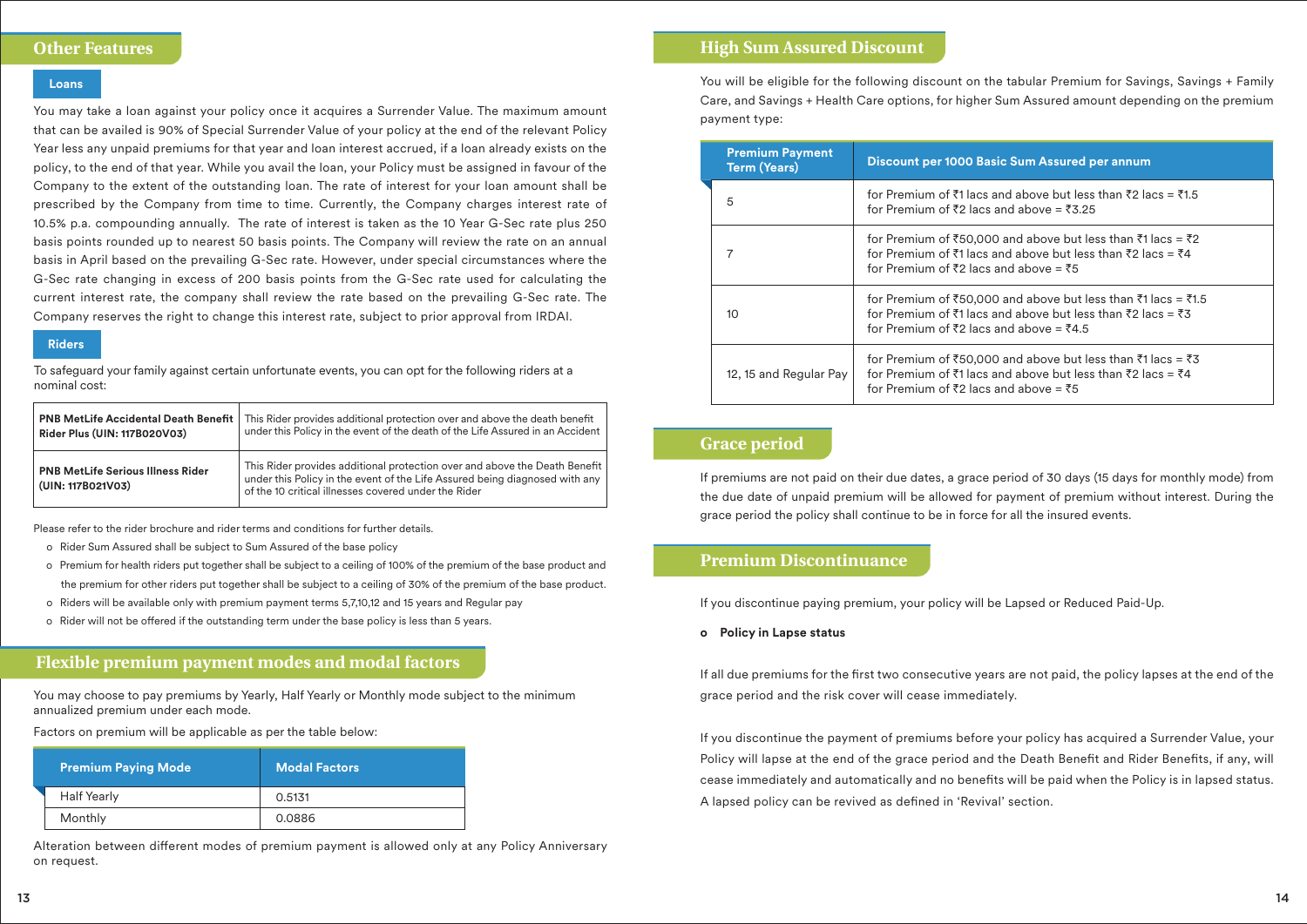### **o Policy in Reduced Paid-Up Value**

The policy acquires Surrender value if all due installment premiums for the first two consecutive years are paid.

If the policy has acquired a surrender value and no future premiums are paid, the policy will continue as a Reduced Paid-Up policy with reduced benefits unless the policy is surrendered.

If you continue the policy as a Reduced Paid-Up policy the reduced benefits are payable as given below:

| <b>Benefits</b>         | Payout                                                                                                                                                                                                                                                                                                                                                                                                                                                                                                                                                                                                                                                                                                                                                                                                                                                                                                                                       |
|-------------------------|----------------------------------------------------------------------------------------------------------------------------------------------------------------------------------------------------------------------------------------------------------------------------------------------------------------------------------------------------------------------------------------------------------------------------------------------------------------------------------------------------------------------------------------------------------------------------------------------------------------------------------------------------------------------------------------------------------------------------------------------------------------------------------------------------------------------------------------------------------------------------------------------------------------------------------------------|
| <b>Death Benefit</b>    | For Savings and Savings + Health Care option:<br>Sum Assured on Death as mentioned in the Death Benefit section x<br>(Number of Installment Premiums paid / Number of Installment<br>Premiums payable during the Premium Payment Term); Plus sum of all<br>accrued Simple Reversionary Bonuses, if declared.<br>At any point in time the minimum death benefit shall be 105% of total<br>premiums paid up to the date of death<br>For Savings + Family Care option:<br>Sum Assured on Death as mentioned in the Death Benefit section x<br>(Number of Installment Premiums paid / Number of Installment<br>Premiums payable during the Premium Payment Term).<br>At any point in time the minimum death benefit shall be 105% of total<br>premiums paid up to the date of death.<br>For policies in Reduced Paid-up status, after death of the Life assured the<br>policy will continue till maturity with reduced benefit as defined below. |
| <b>Maturity Benefit</b> | Sum Assured on Maturity x (Number of Installment Premiums paid /<br>Number of Installment Premiums payable during the Premium Payment<br>Term); Plus sum of all accrued Simple Reversionary Bonuses, if declared,<br>added till the date of Reduced Paid-up Status.                                                                                                                                                                                                                                                                                                                                                                                                                                                                                                                                                                                                                                                                          |
| <b>Critical Illness</b> | Savings & Savings + Family Care option: Not applicable<br>Savings + Health Care option: if critical illness occurs when the policy is<br>in Paid-up status, Waiver of premium benefit shall not be applicable.                                                                                                                                                                                                                                                                                                                                                                                                                                                                                                                                                                                                                                                                                                                               |

Once the policy becomes Reduced Paid-Up,

- The policy will not be eligible for any type of bonuses in future
- Rider benefits, if any, will cease immediately once the policy acquires Reduced Paid-Up status

# **Surrender Value**

If your Policy has acquired a Surrender Value, as explained in the premium discontinuance section, and you choose to discontinue your Policy, you will be entitled to the Surrender Value, which is higher of the Guaranteed Surrender Value (GSV) or Special Surrender Value (SSV) of the policy. The policy will be terminated once it is surrendered and cannot be revived.

For Savings + Family Care option, after death of the life assured, the policy shall continue till maturity and cannot be surrendered.

# **Revival**

If your policy is lapsed or paid-up condition you can revive the policy during the revival period by paying the arrears of premiums along with interest at prevailing rate of interest, if any. If the base plan is revived, rider benefits can be revived by paying the arrears of premiums under the riders along with interest payment at prevailing rate of interest.

The prevailing rate of interest used for revival is 8% p.a. The rate of interest is calculated as the 10 Year G-Sec rate plus 100 basis points, rounded up to the nearest 50 basis points. The Company will review the rate on an annual basis in June based on the prevailing G-Sec rate. However under special circumstances where the G-Sec rate changing in excess of 200 basis points from the G-Sec rate used for calculating the current interest rate, the company shall review the rate based on the prevailing G-Sec rate.

This formula will be reviewed annually and only altered subject to prior approval of IRDA of India.

The revival of the policy and riders, if any, will be subject to Board approved underwriting Policy.

The revival period is the period of five consecutive years from the date of first unpaid premium.

On revival of the policy, the accrued bonuses / cash bonuses, if declared, will be revived along with the base Policy benefits and the policy will also be eligible for future bonus.

A Surrendered Policy cannot be revived. The Company reserves the right to revive the lapsed policy by imposing such extra premium as it deems fit as per the Board approved underwriting policy.

# **Termination**

The Policy will be terminated on the earliest of the following:

- o On Cancellation during Free look Period
- o Upon payment of Surrender Benefit
- o At the expiry of the Revival period, when the Policy has not been revived and provided the said Policy has not acquired any Reduced Paid-Up Value
- o Upon payment of death claim (except Savings + Family Care option) or maturity claim amount.

# **Terms & Conditions**

# **Free look period**

Please go through the terms and conditions of your Policy very carefully. If you have any objections to the terms and conditions of your Policy, you may cancel the Policy by giving a signed written notice to us within 15 days (30 days in case the Policy is sold to You through Distance Marketing) from the date of receiving your Policy, stating the reasons for your objection and you will be entitled to a refund of the premium paid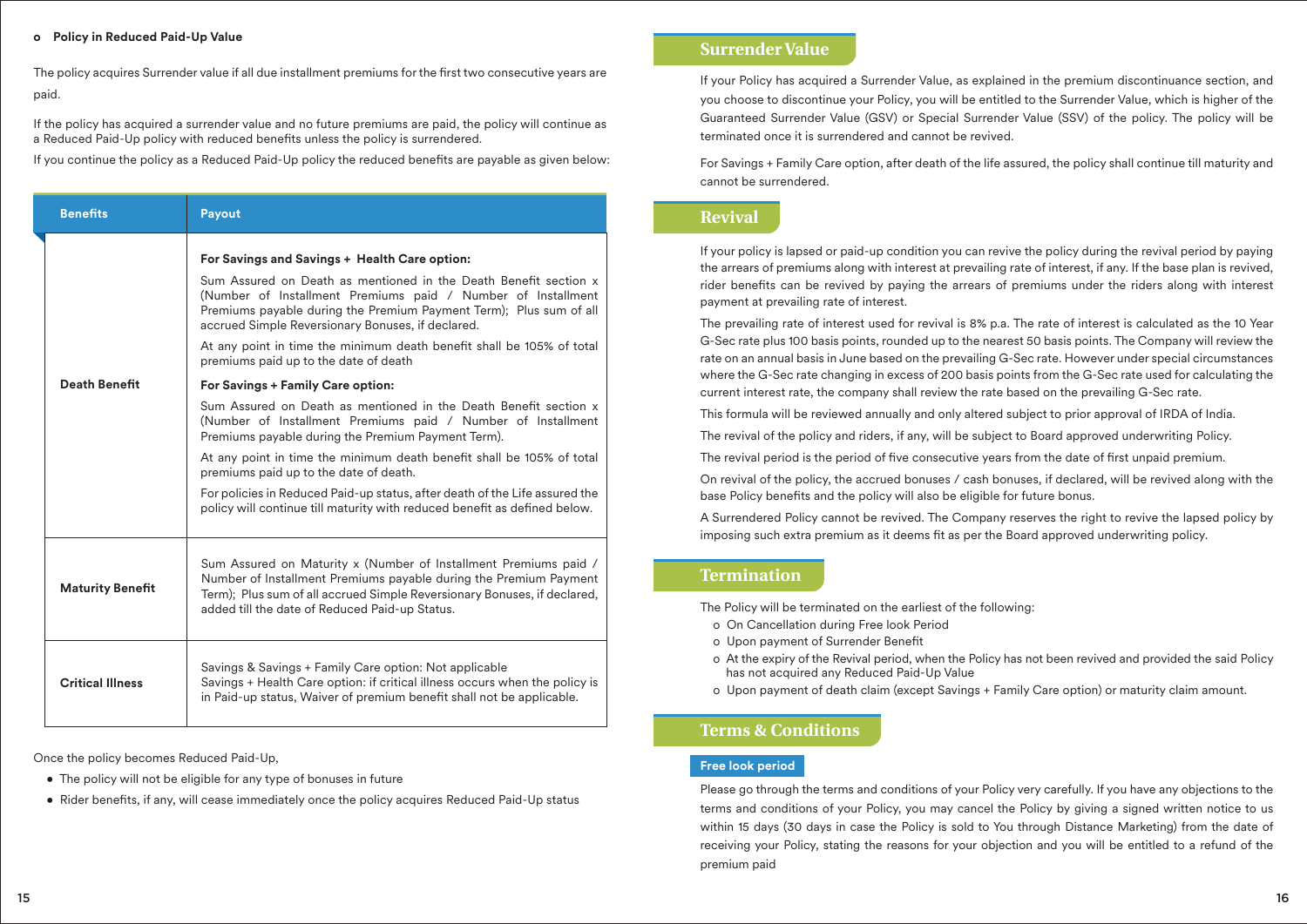including rider premiums, if any, subject to a deduction of proportionate risk premium for the period of cover, stamp duty charges and / or the expenses incurred on medical examination (if any).

# **Tax benefits**

Tax benefits under this plan may be available as per the provisions and conditions of the Income Tax Act, 1961 and are subject to amendments made thereto from time to time. Please consult your tax advisor for advice on the availability of tax benefits for the premiums paid and proceeds received under the policy.

# **Suicide exclusions**

If the Life Assured, commits suicide within twelve months from the Date of commencement of risk or from the Date of Revival of the Policy as applicable, the Nominee or beneficiary of the Policyholder shall be entitled to 80% of the Total Premiums paid till the date of death or Surrender Value available as on the date of death, whichever is higher, provided the Policy is in Inforce status. We shall not be liable to pay any interest on this amount.

# **Waiting period**

For Savings + Health Care option there will be a waiting period of 90 days from Policy inception or from any subsequent revival, whichever is later. If a claim occurs for the waiver of premium (WOP) benefit under Savings + Health Care option during the waiting period, the WOP cover terminates and future premiums for the plan shall be reduced to the premiums payable under Savings option for a similar contract (i.e. same age at entry, Sum Assured, policy term, premium payment mode, including any discounts, if applicable). On death of Life Insured during Waiting Period, Death Benefit, as applicable under Death Benefit section shall be payable to the Nominee

# **Critical Illnesses definitions and exclusions**

# **1. Cancer of Specified Severity**

A malignant tumor characterized by the uncontrolled growth and spread of malignant cells with invasion and destruction of normal tissues. This diagnosis must be supported by histological evidence of malignancy. The term cancer includes leukemia, lymphoma and sarcoma.

## **The following are excluded:**

- i. All tumors which are histologically described as carcinoma in situ, benign, pre-malignant, borderline malignant, low malignant potential, neoplasm of unknown behaviour, or non-invasive, including but not limited to: Carcinoma in situ of breasts, Cervical dysplasia CIN-1, CIN - 2 and CIN-3
- ii. Any non-melanoma skin carcinoma unless there is evidence of metastases to lymph nodes or beyond;
- iii. Malignant melanoma that has not caused invasion beyond the epidermis;
- iv. All tumors of the prostate unless histologically classified as having a Gleason score greater than 6 or having progressed to at least clinical TNM classification T2N0M0
- v. All Thyroid cancers histologically classified as T1N0M0 (TNM Classification) or below;
- vi. Chronic lymphocytic leukemia less than RAI stage 3
- vii. Non-invasive papillary cancer of the bladder histologically described as TaN0M0 or of a lesser classification.
- viii. All Gastro-Intestinal Stromal Tumors histologically classified as T1N0M0 (TNM Classification) or below and with mitotic count of less than or equal to 5/50 HPFs;

# **2. First Heart Attack**

The first occurrence of heart attack or myocardial infarction, which means the death of a portion of the heart muscle as a result of inadequate blood supply to the relevant area. The diagnosis for Myocardial Infarction should be evidenced by all of the following criteria:

- i. A history of typical clinical symptoms consistent with the diagnosis of acute myocardial infarction (For e.g. typical chest pain)
- ii. New characteristic electrocardiogram changes
- iii. Elevation of infarction specific enzymes, Troponins or other specific biochemical markers. The following are excluded:
- i. Other acute Coronary Syndromes
- ii. Any type of angina pectoris
- iii. A rise in cardiac biomarkers or Troponin T or I in absence of overt ischemic heart disease OR following an intra-arterial cardiac procedure

# **3. Open Chest CABG**

The actual undergoing of heart surgery to correct blockage or narrowing in one or more coronary artery(s), by coronary artery bypass grafting done via a sternotomy (cutting through the breast bone) or minimally invasive keyhole coronary artery bypass procedures. The diagnosis must be supported by a coronary angiography and the realization of surgery has to be confirmed by a cardiologist.

The following are excluded:

i. Angioplasty and/or any other intra-arterial procedures

#### **4. Open Heart Replacement Or Repair Of Heart Valves**

The actual undergoing of open-heart valve surgery is to replace or repair one or more heart valves, as a consequence of defects in, abnormalities of, or disease- affected cardiac valve(s). The diagnosis of the valve abnormality must be supported by an echocardiography and the realization of surgery has to be confirmed by a specialist medical practitioner. Catheter based techniques including but not limited to, balloon valvotomy/valvuloplasty are excluded.

## **5. Coma of Specified Severity**

A state of unconsciousness with no reaction or response to external stimuli or internal needs. This diagnosis must be supported by evidence of all of the following:

- i. no response to external stimuli continuously for at least 96 hours;
- ii. life support measures are necessary to sustain life; and

iii. permanent neurological deficit which must be assessed at least 30 days after the onset of the coma.

The condition has to be confirmed by a specialist medical practitioner. Coma resulting directly from alcohol or drug abuse is excluded.

# **6. Kidney Failure Requiring Regular Dialysis**

End stage renal disease presenting as chronic irreversible failure of both kidneys to function, as a result of which either regular renal dialysis (haemodialysis or peritoneal dialysis) is instituted or renal transplantation is carried out. Diagnosis has to be confirmed by a specialist medical practitioner.

## **7. Stroke Resulting In Permanent Symptoms**

Any cerebrovascular incident producing permanent neurological sequelae. This includes infarction of brain tissue, thrombosis in an intracranial vessel, haemorrhage and embolisation from an extracranial source. Diagnosis has to be confirmed by a specialist medical practitioner and evidenced by typical clinical symptoms as well as typical findings in CT Scan or MRI of the brain. Evidence of permanent neurological deficit lasting for at least 3 months has to be produced.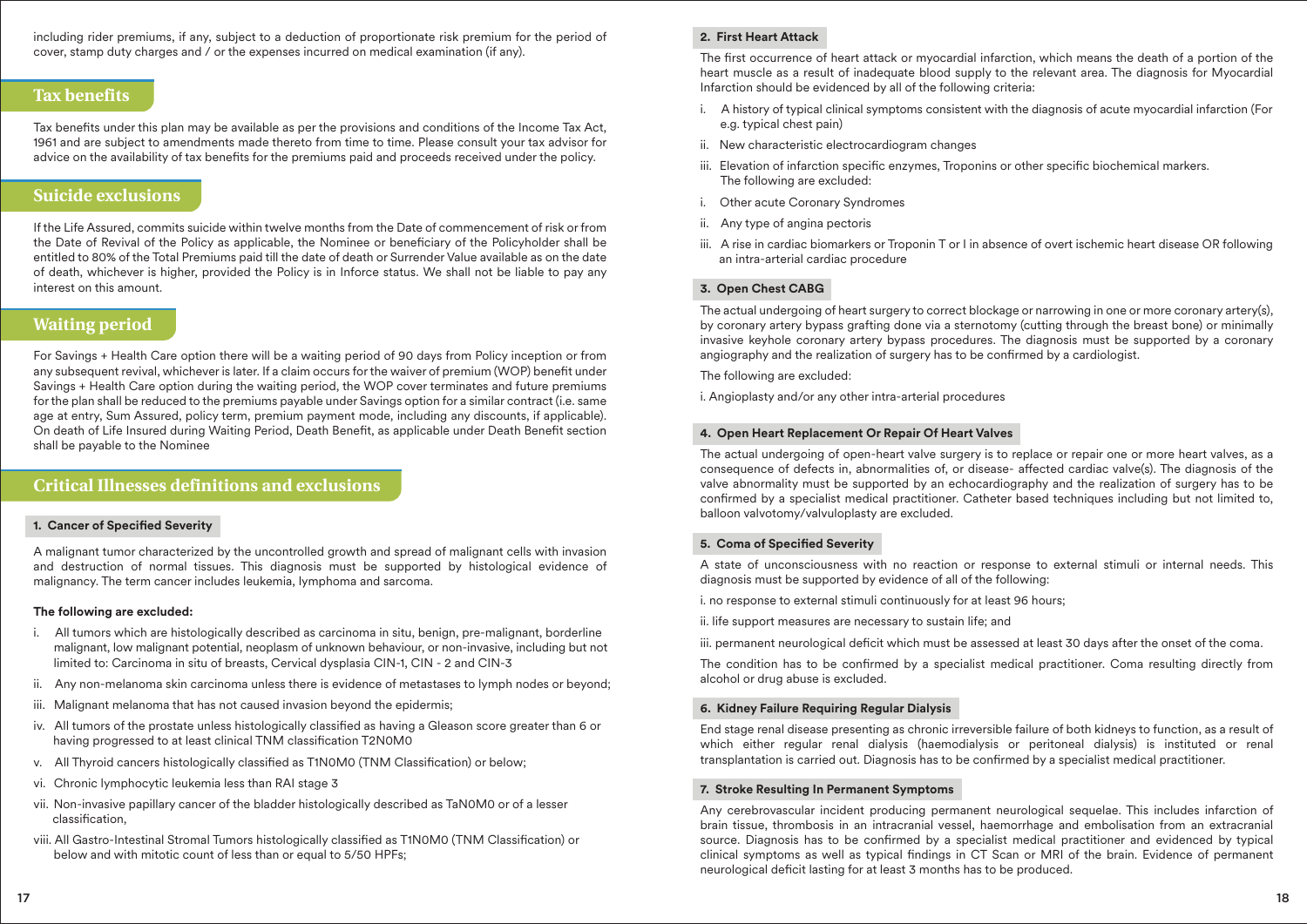#### **The following are excluded:**

- Transient ischemic attacks (TIA)
- Traumatic injury of the brain
- iii. Vascular disease affecting only the eye or optic nerve or vestibular functions

#### **8. Major Organ / Bone Marrow Transplant**

The actual undergoing of a transplant of:

- i. One of the following human organs: heart, lung, liver, kidney, pancreas, that resulted from irreversible end-stage failure of the relevant organ, or
- ii. Human bone marrow using haematopoietic stem cells. The undergoing of a transplant has to be confirmed by a specialist medical practitioner

### **The following are excluded:**

- Other stem-cell transplants
- ii. Where only islets of Langerhans are transplanted

## **9. Permanent Paralysis of Limbs**

Total and irreversible loss of use of two or more limbs as a result of injury or disease of the brain or spinal cord. A specialist medical practitioner must be of the opinion that the paralysis will be permanent with no hope of recovery and must be present for more than 3 months.

### **10. Motor Neurone Disease**

Motor neuron disease diagnosed by a specialist medical practitioner as spinal muscular atrophy, progressive bulbar palsy, amyotrophic lateral sclerosis or primary lateral sclerosis. There must be progressive degeneration of corticospinal tracts and anterior horn cells or bulbar efferent neurons. There must be current signicant and permanent functional neurological impairment with objective evidence of motor dysfunction that has persisted for a continuous period of at least 3 months.

#### **11. Multiple Sclerosis with Permanent Symptoms**

The unequivocal diagnosis of Definite Multiple Sclerosis confirmed and evidenced by all of the following:

- i. investigations including typical MRI findings which unequivocally confirm the diagnosis to be multiple sclerosis and
- ii. there must be current clinical impairment of motor or sensory function, which must have persisted for a continuous period of at least 6 months

#### **Other causes of neurological damage such as SLE are excluded.**

#### **12. Blindness**

Total, permanent and irreversible loss of all vision in both eyes as a result of illness or accident.

#### **The Blindness is evidenced by:**

- i. corrected visual acuity being 3/60 or less in both eyes or ;
- ii. the field of vision being less than 10 degrees in both eyes

#### The diagnosis of blindness must be confirmed and must not be correctable by aids or surgical **procedure.**

#### **13. Apallic Syndrome**

A vegetative state is absence of responsiveness and awareness due to dysfunction of the cerebral hemispheres, with the brain stem, controlling respiration and cardiac functions, remaining intact.

The definite diagnosis must be evidenced by all of the following:

- Complete unawareness of the self and the environment
- ii. Inability to communicate with others
- iii. No evidence of sustained or reproducible behavioral responses to external stimuli
- iv. Preserved brain stem functions
- v. The diagnosis must be confirmed by a Consultant Neurologist and the condition must be medically documented for at least one month without any clinical improvement

# **14. Benign Brain Tumour**

Benign brain tumor is defined as a life threatening, non-cancerous tumor in the brain, cranial nerves or meninges within the skull. The presence of the underlying tumor must be confirmed by imaging studies such as CT scan or MRI.

This brain tumor must result in at least one of the following and must be confirmed by the relevant medical specialist.

i. Permanent Neurological deficit with persisting clinical symptoms for a continuous period of at least 90 consecutive days or

ii. Undergone surgical resection or radiation therapy to treat the brain tumor.

## **The following conditions are excluded:**

Cysts, Granulomas, malformations in the arteries or veins of the brain, hematomas, abscesses, pituitary tumors, tumors of skull bones and tumors of the spinal cord.

### **15. Severe Liver Disease**

Permanent and irreversible failure of liver function that has resulted in all three of the following:

- i. Permanent jaundice; and
- ii. Ascites; and
- iii. Hepatic encephalopathy

#### **Liver failure secondary to drug or alcohol abuse is excluded.**

#### **16. Chronic Lung Disease**

End stage lung disease, causing chronic respiratory failure, as confirmed and evidenced by all of the following:

- i. FEV1 test results consistently less than 1 litre measured on 3 occasions 3 months apart; and
- ii. Requiring continuous permanent supplementary oxygen therapy for hypoxemia; and
- iii. Arterial blood gas analysis with partial oxygen pressure of 55mmHg or less (PaO2 < 55mmHg); and
- iv. Dyspnea at rest

#### **17. Third-Degree Burns**

There must be third-degree burns with scarring that cover at least 20% of the body's surface area. The diagnosis must confirm the total area involved using standardized, clinically accepted, body surface area charts covering 20% of the body surface area.

# **18. Loss of Limbs**

The physical separation of two or more limbs, at or above the wrist or ankle level limbs as a result of injury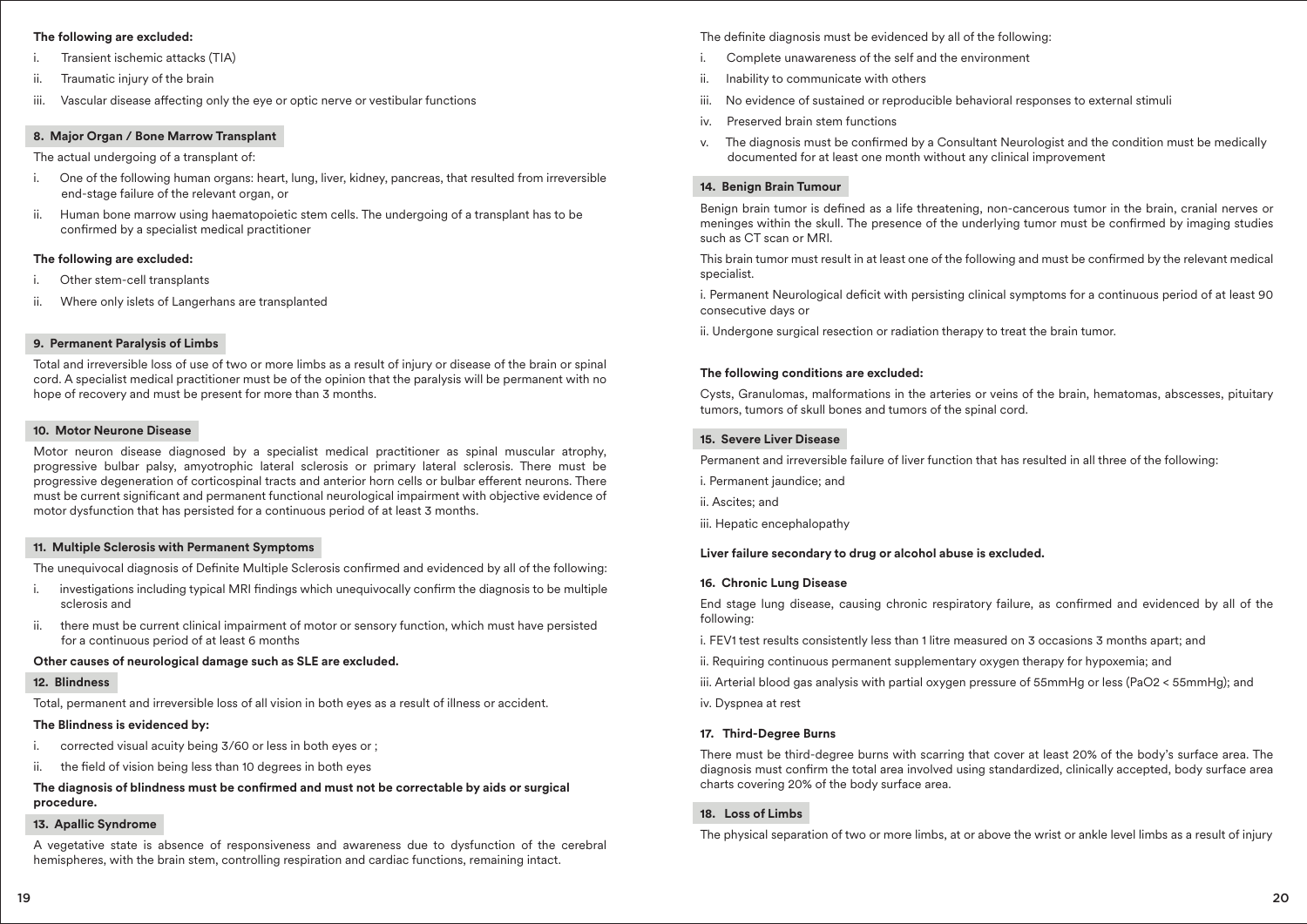or disease. This will include medically necessary amputation necessitated by injury or disease. The separation has to be permanent without any chance of surgical correction. Loss of Limbs resulting directly or indirectly from self-inflicted injury, alcohol or drug abuse is excluded.

#### **19. Major Head Trauma**

Accidental head injury resulting in permanent Neurological deficit to be assessed no sooner than 3 months from the date of the accident. This diagnosis must be supported by unequivocal findings on Magnetic Resonance Imaging, Computerized Tomography, or other reliable imaging techniques. The accident must be caused solely and directly by accidental, violent, external and visible means and independently of all other causes.

The Accidental Head injury must result in an inability to perform at least three (3) of the following Activities of Daily Living either with or without the use of mechanical equipment, special devices or other aids and adaptations in use for disabled persons. For the purpose of this benefit, the word "permanent" shall mean beyond the scope of recovery with current medical knowledge and technology.

#### **The Activities of Daily Living are:**

- Washing: the ability to wash in the bath or shower (including getting into and out of the bath or shower) or wash satisfactorily by other means;
- ii. Dressing: the ability to put on, take off, secure and unfasten all garments and, as appropriate, any braces, artificial limbs or other surgical appliances;
- iii. Transferring: the ability to move from a bed to an upright chair or wheelchair and vice versa;
- iv. Mobility: the ability to move indoors from room to room on level surfaces;
- v. Toileting: the ability to use the lavatory or otherwise manage bowel and bladder functions so as to maintain a satisfactory level of personal hygiene;
- vi. Feeding: the ability to feed oneself once food has been prepared and made available

#### **The following are excluded:**

Spinal cord injury

#### **20. Surgery of The Aorta**

Minimally invasive procedures like endovascular repair are covered under this definition. The surgery must be determined to be medically necessary by a Consultant Surgeon and supported by imaging findings.

For the above definition, the following are not covered:

- i. Surgery to any branches of the thoracic or abdominal aorta (including aortofemoral or aortoiliac bypass grafts)
- ii. Surgery of the aorta related to hereditary connective tissue disorders (e.g. Marfan syndrome, Ehlers–Danlos syndrome)
- iii. Surgery following traumatic injury to the aorta

#### **21. Alzheimer's Disease**

A definite diagnosis of Alzheimer's disease evidenced by all of the following:

- i. Loss of intellectual capacity involving impairment of memory and executive functions (sequencing, organizing, abstracting, and planning), which results in a significant reduction in mental and social functioning
- ii. Personality change
- iii. Gradual onset and continuing decline of cognitive functions
- iv. No disturbance of consciousness
- v. Typical neuropsychological and neuroimaging findings (e.g. CT scan)

The disease must require constant supervision (24 hours daily) [before age 65]. The diagnosis and the need for supervision must be confirmed by a Consultant Neurologist.

For the above definition, the following are not covered:

i. Other forms of dementia due to brain or systemic disorders

#### **22. Aplastic Anaemia**

A definite diagnosis of Aplastic anaemia resulting in severe bone marrow failure with anaemia, neutropenia and thrombocytopenia. The condition must be treated with blood transfusions and, in addition, with at least one of the following:

- i. Bone marrow stimulating agents
- ii. Immunosuppressant
- iii. Bone marrow transplantation

The diagnosis must be confirmed by a Consultant Hematologist and evidenced by bone marrow histology. Temporary or reversible aplastic anemia is excluded and not covered in this Policy.

# **23. Cardiomyopathy**

A definite diagnosis of one of the following primary cardiomyopathies:

- i. Dilated Cardiomyopathy
- ii. Hypertrophic Cardiomyopathy (obstructive or non-obstructive)
- iii. Restrictive Cardiomyopathy
- iv. Arrhythmogenic Right Ventricular Cardiomyopathy

The disease must result in at least one of the following:

- i. Left ventricular ejection fraction (LVEF) of less than 40% measured twice at an interval of at least 3months.
- ii. Marked limitation of physical activities where less than ordinary activity causes fatigue, palpitation, breathlessness or chest pain (Class III or IV of the New York Heart Association classification) over a period of at least 6 months.
- iii. Implantation of an Implantable Cardioverter Defibrillator (ICD) for the prevention of sudden cardiac death

The diagnosis must be confirmed by a Consultant Cardiologist and supported by echocardiogram or cardiac MRI. The implantation of an Implantable Cardioverter Defibrillator (ICD) must be determined by a Consultant Cardiologist.

For the above definition, the following are not covered:

- i. Secondary (ischemic, valvular, metabolic, toxic or hypertensive) cardiomyopathy
- ii. Transient reduction of left ventricular function due to myocarditis
- iii. Cardiomyopathy due to systemic diseases
- iv. Implantation of an Implantable Cardioverter Defibrillator (ICD) due to primary arrhythmias
	- (e.g. Brugada or Long-QT-Syndrome)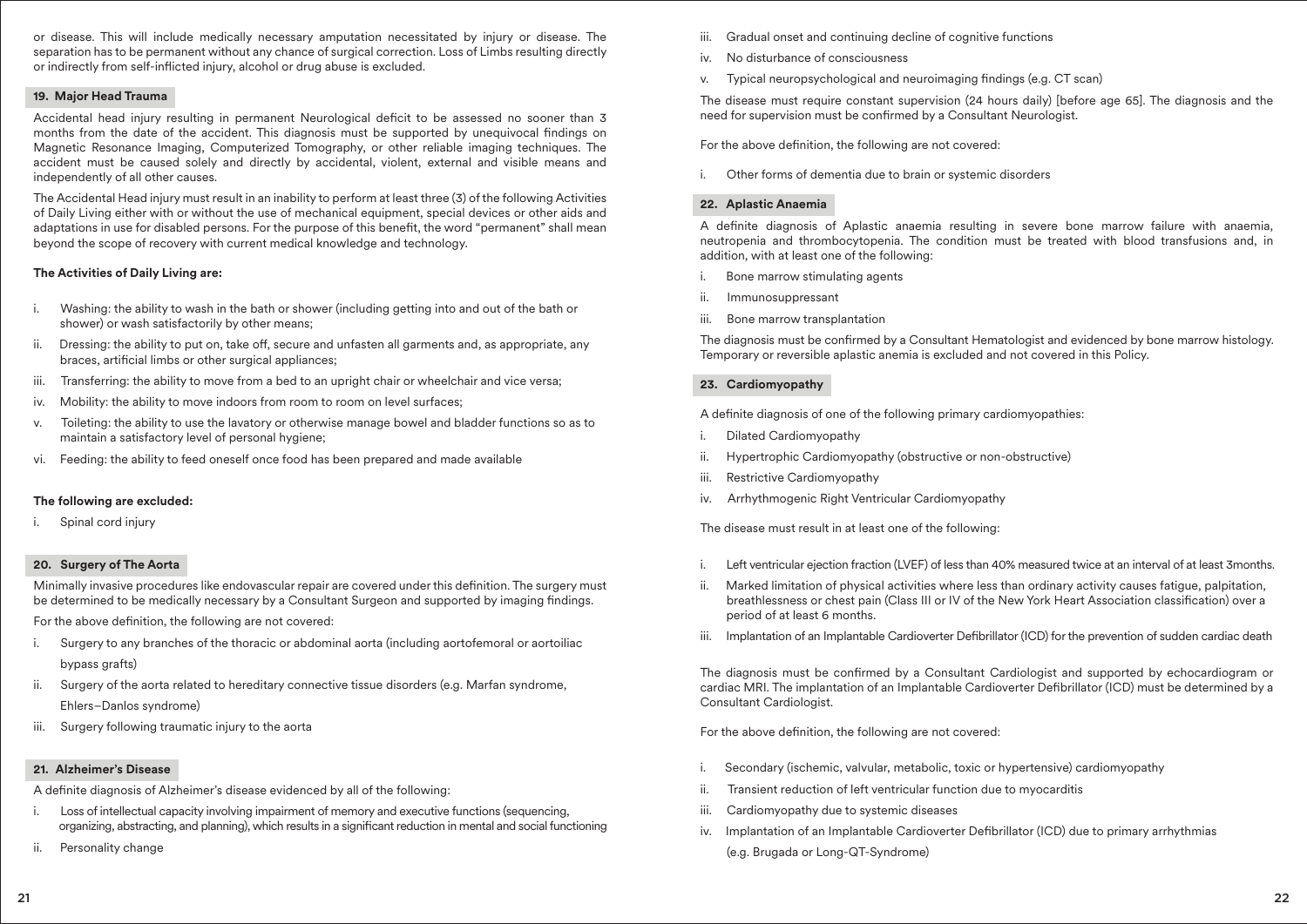#### **24. Deafness**

Total and irreversible loss of hearing in both ears as a result of illness or accident. This diagnosis must be supported by pure tone audiogram test and certified by an Ear, Nose and Throat (ENT) specialist. Total means "the loss of hearing to the extent that the loss is greater than 90 decibels across all frequencies of hearing" in both ears.

#### **25. Loss of Speech**

Total and irrecoverable loss of the ability to speak as a result of injury or disease to the vocal cords. The inability to speak must be established for a continuous period of 12 months. This diagnosis must be supported by medical evidence furnished by an Ear, Nose, Throat (ENT) specialist.

#### **26. Medullary Cystic Disease**

A definite diagnosis of medullary cystic disease evidenced by all of the following:

- i. Ultrasound, MRI or CT scan showing multiple cysts in the medulla and corticomedullary region of both kidneys
- ii. Typical histological findings with tubular atrophy, basement membrane thickening and cyst formation in the corticomedullary junction
- iii. Glomerular filtration rate (GFR) of less than 40 ml/min (MDRD formula)
- iv. The diagnosis must be confirmed by a Consultant Nephrologists

For the above definition, the following are not covered:

- Polycystic kidney disease
- ii. Multicystic renal dysplasia and medullary sponge kidney
- iii. Any other cystic kidney disease

## **27. Muscular Dystrophy**

A group of hereditary degenerative diseases of muscle characterized by weakness and atrophy of muscle without involvement of the nervous system. The diagnosis must be confirmed by a company appointed Registered Medical Practitioner who is a neurologist based on all the following conditions:

- i. Clinical presentation including absence of sensory disturbance, normal cerebro-spinal fluid and mild tendon reflex reduction:
- ii. Characteristic Electromyogram; or
- iii. Clinical suspicion confirmed by muscle biopsy

The disease must result in a total inability to perform, by oneself, at least 3 out of 6 Activities of Daily Living for a continuous period of at least 3 months with no reasonable chance of recovery.

#### **Activities of Daily Living are:**

Washing – the ability to wash in the bath or shower (including getting into and out of the bath or shower) or wash satisfactorily by other means.

- i. Getting dressed and undressed the ability to put on, take off, secure and unfasten all garments and, if needed, any braces, artificial limbs or other surgical appliances
- ii. Feeding oneself the ability to feed oneself when food has been prepared and made available
- iii. Maintaining personal hygiene the ability to maintain a satisfactory level of personal hygiene by using the toilet or otherwise managing bowel and bladder function
- iv. Getting between rooms  $-$  the ability to get from room to room on a level floor

v. Getting in and out of bed – the ability to get out of bed into an upright chair or wheelchair and back again.

The diagnosis must be confirmed by a Consultant Neurologist and supported by electromyography (EMG) and muscle biopsy findings

# **28. Primary Pulmonary Hypertension**

An unequivocal diagnosis of Primary (Idiopathic) Pulmonary Hypertension by a Cardiologist or specialist in respiratory medicine with evidence of right ventricular enlargement and the pulmonary artery pressure above 30 mm of Hg on Cardiac Cauterization. There must be permanent irreversible physical impairment to the degree of at least Class IV of the New York Heart Association Classification of cardiac impairment.

# **The NYHA Classification of Cardiac Impairment are as follows:**

- i. Class III: Marked limitation of physical activity. Comfortable at rest, but less than ordinary activity causes symptoms.
- ii. Class IV: Unable to engage in any physical activity without discomfort. Symptoms may be present even at rest.

Pulmonary hypertension associated with lung disease, chronic hypoventilation, pulmonary thromboembolic disease, drugs and toxins, diseases of the left side of the heart, congenital heart disease and any secondary cause are specifically excluded.

#### **29. Systemic Lupus Erythematosus (SLE)**

The Systemic Lupus Erythematosus (SLE) is a systemic autoimmune disease. It can affect any part of the body. The immune system erroneously attacks the body's cells and tissue resulting in inflammation and damage. It can be diagnosed by typical laboratory findings and associated symptoms, the so-called butterfly rash being the most known, and has to be treated with corticosteroids or other immune suppressants.

A definite diagnosis of systemic lupus erythematosus evidenced by all of the following:

- i. Typical laboratory findings, such as presence of antinuclear antibodies (ANA) or anti-dsDNA antibodies
- ii. Symptoms associated with lupus erythematosus (butterfly rash, photosensitivity, serositis)
- iii. Continuous treatment with corticosteroids or other immune suppressants

#### **Additionally, one of the following organ involvements must be diagnosed:**

- i. Lupus nephritis with proteinuria of at least 0.5  $q/dq$  and a Glomerular filtration rate of less than 60 ml/min (MDRD formula)
- ii. Libman-Sacks endocarditis or myocarditis
- iii. Neurological deficits or seizures over a period of at least 3 months and supported by cerebrospinal fluid or EEG findings. Headaches, cognitive are specifically excluded
- iv. The diagnosis must be confirmed by a Consultant Rheumatologist or Nephrologists
- v. The other form of lupus erythematosus the Discoid lupus erythematosus or subacute cutaneous lupus erythematosus or a lupus erythematosus that is drug-induced are not covered

#### **30. Amyotrophic Lateral Sclerosis**

A definite diagnosis of amyotrophic lateral sclerosis. Should be characterized by muscular weakness and atrophy, evidence of anterior horn cell dysfunction, visible muscle fasciculations, spasticity, hyperactive deep tendon reflexes and exterior plantar reflexes, evidence of corticospinal tract involvement, dysarthric and dysphagia. Appropriate neuromuscular testing such as Electromyogram (EMG) must be present.

The disease must result in a total inability to perform, by oneself, at least 3 out of 6 Activities of Daily Living for a continuous period of at least 3 months with no chance of recovery.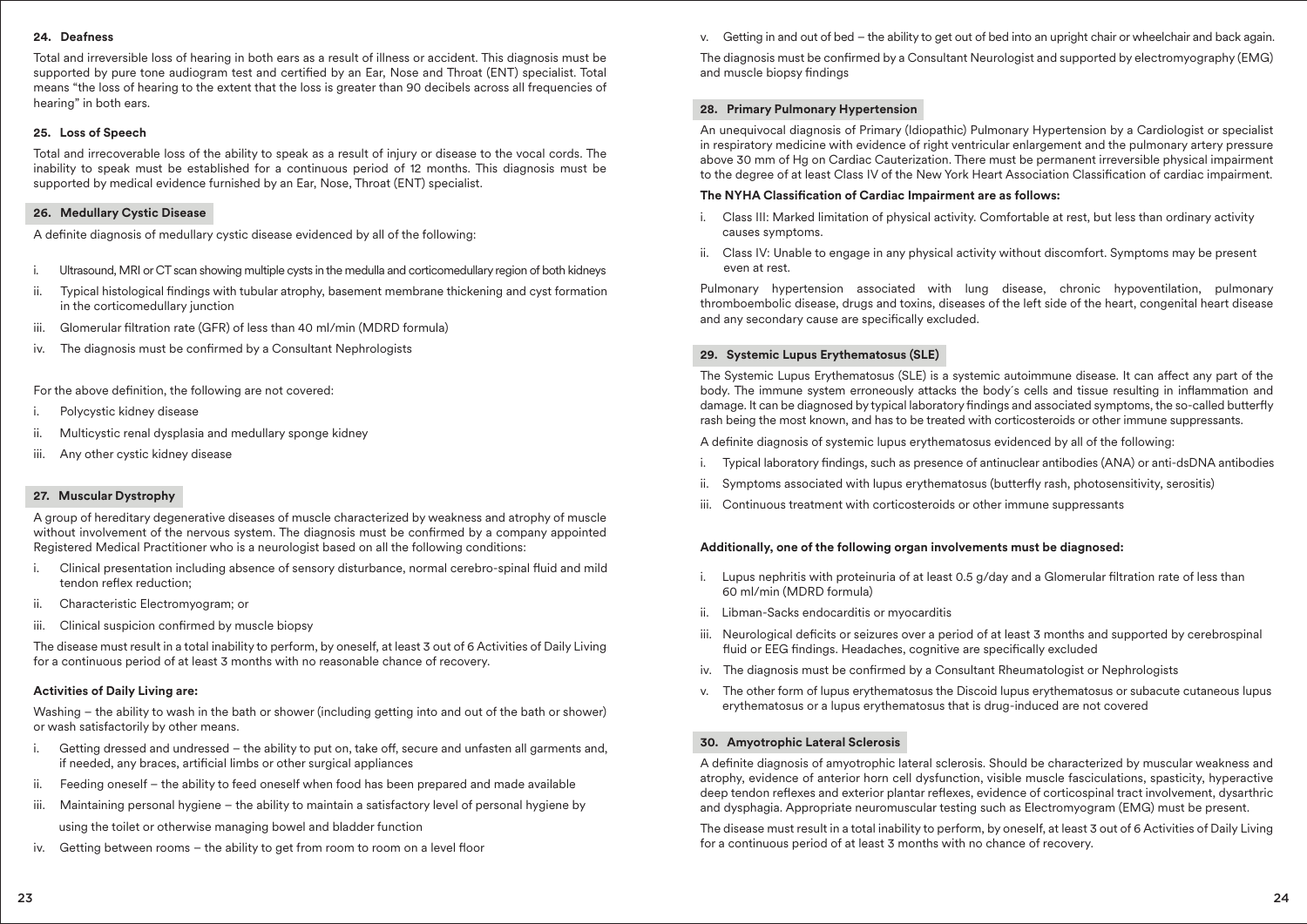#### Activities of Daily Living are:

- i. Washing the ability to wash in the bath or shower (including getting into and out of the bath or shower) or wash satisfactorily by other means.
- ii. Getting dressed and undressed the ability to put on, take off, secure and unfasten all garments and, if needed, any braces, artificial limbs or other surgical appliances.
- iii. Feeding oneself the ability to feed oneself when food has been prepared and made available.
- iv. Maintaining personal hygiene the ability to maintain a satisfactory level of personal hygiene by using the toilet or otherwise managing bowel and bladder function.
- v. Getting between rooms the ability to get from room to room on a level floor.
- vi. Getting in and out of bed the ability to get out of bed into an upright chair or wheelchair and back again.
- vii. The diagnosis must be confirmed by a Consultant Neurologist and supported by nerve conduction studies (NCS) and electromyography (EMG).

For the above definition, the following are not covered:

- Other forms of motor neurone disease
- ii. Multifocal motor neuropathy (MMN) and inclusion body myositis
- iii. Post-polio syndrome
- iv. Spinal muscular atrophy
- v. Polymyositis and dermatomyositis

# **31. Bacterial Meningitis**

A definite diagnosis of Bacterial meningitis causing inflammation of the membranes of the brain or spinal cord resulting in a persistent neurological deficit documented for at least 3 months following the date of diagnosis. The diagnosis must be confirmed by a Consultant Neurologist and supported by growth of pathogenic bacteria from cerebrospinal fluid culture.

For the above definition, the following are not covered:

i. Aseptic, viral, parasitic or non-infectious meningitis

Waiting period will be of 3 months.

# **32. Chronic Pancreatitis**

## A definite diagnosis of severe chronic pancreatitis evidenced by all of the following:

- i. Exocrine pancreatic insufficiency with weight loss and steatorrhoea
- ii. Endocrine pancreatic insufficiency with pancreatic diabetes
- iii. Need for oral pancreatic enzyme substitution

These conditions have to be present for at least 3 months. The diagnosis must be confirmed by a Consultant Gastroenterologist and supported by imaging and laboratory findings (e.g. faecal elastase).

For the above definition, the following are not covered:

- Chronic pancreatitis due to alcohol or drug use
- ii. Acute pancreatitis

# **33. Acute Viral Encephalitis**

A definite diagnosis of acute viral encephalitis resulting in a persistent neurological deficit documented for at least 3 months following the date of diagnosis. The diagnosis must be confirmed by a Consultant Neurologist and supported by typical clinical symptoms and cerebrospinal fluid or brain biopsy findings.

For the above definition, the following are not covered:

- i. Encephalitis caused by bacterial or protozoal infections
- ii. Myalgic or paraneoplastic encephalomyelitis

# **34. Fulminant Viral Hepatitis**

A sub massive to massive necrosis of the liver by the Hepatitis virus, leading precipitously to liver failure. The diagnosis must be supported by all of the following:

- i. A rapidly decreasing liver size as confirmed by abdominal ultrasound:
- ii. Necrosis involving entire lobules, leaving only a collapsed reticular framework;
- iii. Rapidly deteriorating liver functions tests
- iv. Deepening jaundice
- v. Development of Hepatic Encephalopathy.
- vi. Coagulopathy with an international normalized ratio (INR) greater than 1.5

The diagnosis must be confirmed by a Consultant Gastroenterologist appointed by Insurance company.

For the above definition, the following are not covered:

- i. All other non-viral causes of acute liver failure (including paracetamol or aflatoxin intoxication)
- ii. Fulminant viral hepatitis associated with intravenous drug use

# **35. Severe Rheumatoid Arthritis**

A definite diagnosis of rheumatoid arthritis evidenced by all of the following:

- i. Typical symptoms of inflammation (arthralgia, swelling, tenderness) in at least 20 joints over a period of 6 weeks at the time of diagnosis
- ii. Rheumatoid factor positivity (at least twice the upper normal value) and/or presence of anti-citrulline antibodies
- iii. Continuous treatment with corticosteroids
- iv. Treatment with a combination of "Disease Modifying Anti-Rheumatic Drugs" (e.g. methotrexate plus sulfasalazine/leflunomide) or a TNF inhibitor over a period of at least 6 months
- v. Radiographic evidence of bony erosions or loss of cartilage in at least 2 of the following joint areas: fingers, hand, wrist, elbow, cervical spine, knee, ankle, foot

The diagnosis must be confirmed by a Consultant Rheumatologist appointed by Insurance company.

For the above definition, the following are not covered:

i. Reactive arthritis, psoriatic arthritis and activated osteoarthritis

# **Exclusions for Critical Illness benefit**

Apart from the disease specific exclusions given along with definitions of diseases, no waiver of premium benefit will be payable if the Critical Illness is caused or aggravated directly or indirectly by any of the following acts of the life insured unless those are beyond his / her control:

- Any diseases occurring within 90 days of the start of coverage or date of revival (i.e. during the waiting period).
- Failure to follow medical advice